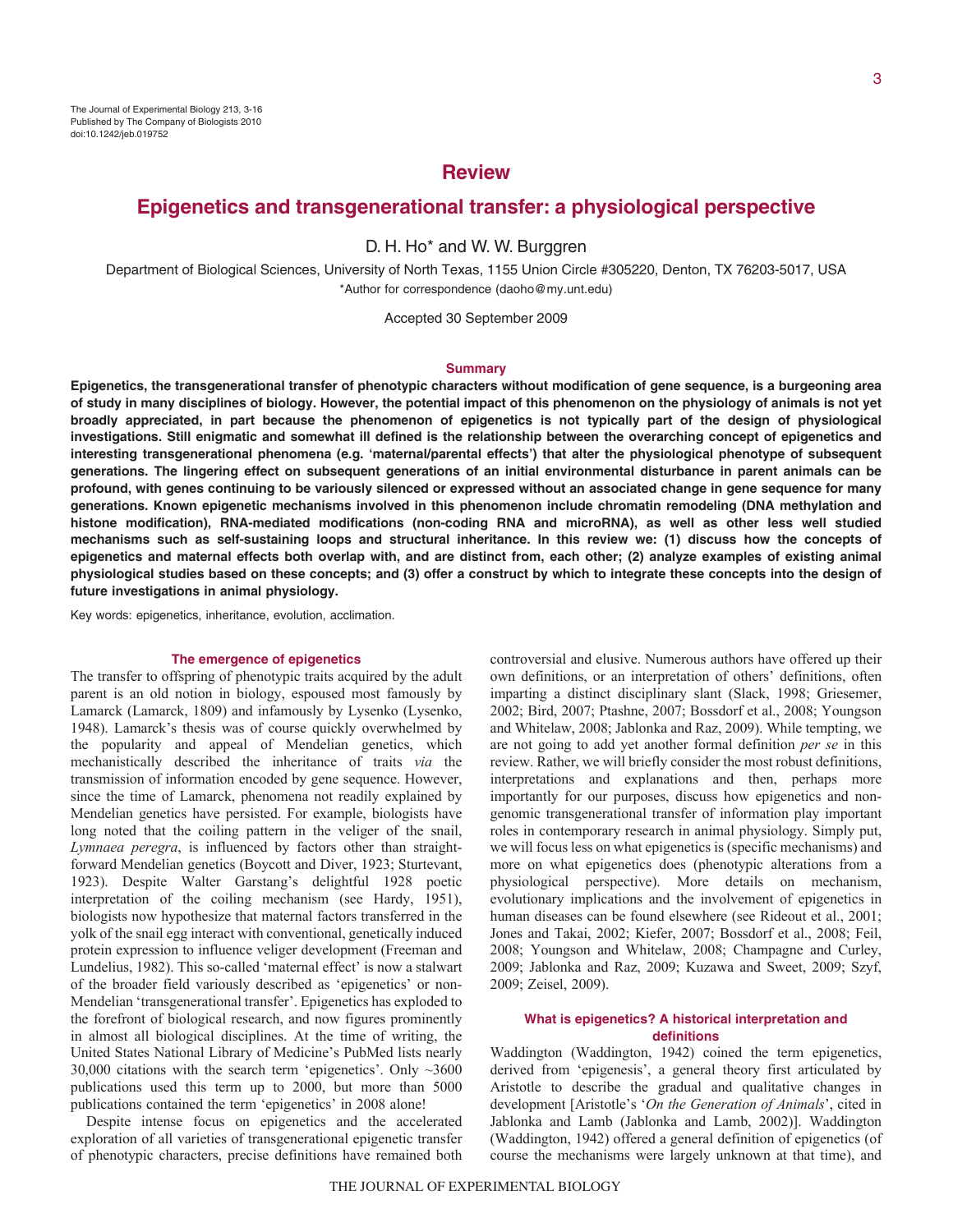related the field of epigenetics to developmental biology, evolution, ecology and, of course, genetics. While many interesting historical views of epigenetics have supplanted Waddington's definition over the years, contemporary literature now uses the term epigenetics somewhat loosely, reflecting distinctive perspectives (Table1). The broadest definitions take the word epigenetics literally ('above genes'), using this term to describe almost any non-genetic phenomena. Somewhat more restrictive definitions explicitly discuss stable inheritance of the epigenome and the lack of change in gene sequence as necessary components of epigenetics. Molecular biological studies often define 'epigenetics' in terms of underlying mechanisms (Jablonka and Lamb, 2002; Jablonka and Lamb, 2007a; Jablonka and Lamb, 2007b; Bird, 2007; Ptashne, 2007; Lemos et al., 2008). These studies focus on the known mechanisms, often referred to as 'epigenetic marks' or 'epigenetic inheritance systems' (EIS) when these mechanisms are transmitted from one generation to the next (Jablonka and Lamb, 2005). Two epigenetic processes involving chromatin remodeling have received much attention in the last decade. DNA methylation comprises the addition of a methyl group to nucleotides, which typically silences gene expression (Wachsman, 1997; Bird, 2002; Bender, 2004; Kucharski et al., 2008; Ng and Gurdon, 2005; Law and Jacobsen, 2009; Orta et al., 2009; Reinders et al., 2009; Teixeira et al., 2009). Histone modification is the acetylation and/or methylation of chromosome packaging proteins (Grendrel and Colot, 2005; Djupedal and Ekwall, 2009; Fidlerová et al., 2009; Fu et al., 2009; Gurrieri and Accadia, 2009; Shukla et al., 2009). Noncoding RNA activity, involving small RNAs, microRNAs and large RNAs, has also been shown to play an important role in modulating protein activity *via* regulation of translation, transcription or protein structure (Costa, 2008). Less well studied but equally important epigenetic mechanisms include self-sustaining loops and structural

inheritance (Jablonka and Lamb, 2005). Self-sustaining loops refer to the auto-regulation of gene activity *via* their protein products, while structural inheritance includes the transmission of cell structures from cell to cell (i.e. membranes, mitochondria), or organism to organism (i.e. prions, cilia, egg factors). Together, these mechanisms (and mechanisms yet to be uncovered) contribute to 'cell memory' or 'epigenetic memory', general terms used to describe the stable inheritance of gene expression patterns from generation to generation. [Note that some biologists consider epigenetics as the stable inheritance of epigenetic marks (Bird, 2007), while others distinguish between epigenetics and epigenetic inheritance (Gluckman et al., 2007; Jablonka and Raz, 2009); see Table1.] Developmental biologists often focus on epigenetic effects on development within a generation of organisms (e.g. Groenendijk et al., 2007; Ng et al., 2008; Gilbert and Epel, 2009; Krause et al., 2009), sometimes with less consideration as to whether components of the epigenome can be transferred between generations (transmission to gametes/germline). On the other hand, many evolutionary biologists focus on the outcome of epigenetic transgenerational transfer (i.e. phenotype) rather than on strict definitions bound by underlying mechanisms (Bernardo, 1996a; Mousseau and Fox, 1998; Wolf et al., 1998; Reinhold, 2002; Bossdorf et al., 2008). Entering this literature can be confusing, particularly when notions of 'hard' and 'soft' inheritance, 'gametic epigenetic inheritance', etc., are evoked (Youngson and Whitelaw, 2008). Moreover, a term fundamentally woven into the vocabulary of all biologists – namely 'inheritance' – is variously used in a colloquial or rigidly scientific sense. Depending on whether a cellular biologist, an evolutionary/ecological biologist or a behavioral biologist is consulted, 'inheritance' and 'heritable changes' may refer to processes at the cellular level (mitotic or meiotic processes) (Bird, 2007), populational level (Jablonka and

| Epigenetics definition                                                                               | Focus of definition                                                            | Interpretation                                                                                                                                                                                                                                                                             | Representative reference                                          |
|------------------------------------------------------------------------------------------------------|--------------------------------------------------------------------------------|--------------------------------------------------------------------------------------------------------------------------------------------------------------------------------------------------------------------------------------------------------------------------------------------|-------------------------------------------------------------------|
| Regulation of gene expression                                                                        | Mechanistic view of the<br>epigenome                                           | • Uses the literal etymology of 'above' or 'beyond'<br>genetics<br>• No particular focus on transgenerational transfer                                                                                                                                                                     | Shukla et al., 2009                                               |
| Stable changes in gene function Gene function<br>without changes in DNA<br>sequence                  |                                                                                | • Narrows definition of epigenetics to consider<br>modification of chromatin<br>• No particular focus on transgenerational transfer                                                                                                                                                        | Griesemer, 2002; Bird, 2007                                       |
| Non-genetic causes of a<br>phenotype                                                                 | Phenotype                                                                      | • Focuses on linkage of mechanism to outcome<br>(phenotype)<br>• Transgenerational transfer is part of a larger suite<br>of outcomes, including developmental plasticity                                                                                                                   | Wolf et al., 2008; Gilbert and Epel,<br>2009; Krause et al., 2009 |
| Study of heritable changes in<br>gene function that occur<br>without a change in the DNA<br>sequence | Transgenerational transfer<br>of gene function                                 | • Explicit focus on transgenerational transfer<br>(inheritance) of gene function<br>• Focuses on mechanism with lesser focus on<br>phenotypic outcome or evolutionary implications                                                                                                         | Kiefer, 2007; Lemos et al., 2008;<br>Lopez et al., 2009           |
| Study of heritable phenotype<br>without a change in the DNA<br>sequence                              | Transgenerational transfer<br>of phenotype                                     | • Explicit focus on transgenerational transfer<br>(inheritance)<br>• Focuses on phenotypic outcome and evolutionary<br>implications, with minor focus on mechanism                                                                                                                         | Groothuis and Schwabl, 2008;<br>Youngson and Whitelaw, 2008       |
| Study of processes that give<br>rise to developmental<br>plasticity and canalization                 | Persistent phenotype as a<br>result of events that occur<br>during development | • Distinction among 'epigenetics', 'epigenetic<br>inheritance' and 'cellular epigenetic inheritance'<br>• Focuses on cellular phenotypic outcome and<br>evolutionary implications, with major focus on<br>mechanism<br>• Focuses on transgenerational transfer via gametic<br>transmission | Jablonka and Lamb, 2005;<br>Jablonka and Raz, 2009                |
| Alteration of gene expression<br>by modification of chromatin                                        | Strict inheritance of<br>epigenetic marks such as<br>imprinted genes           | • Focuses on the overlap between transgenerational<br>non-genomic transgenerational inheritance and<br>epigenetic inheritance<br>• Distinction between indirect and direct epigenetic<br>inheritance                                                                                       | Gluckman et al., 2007                                             |

Table 1. A brief categorization of contemporary definitions of epigenetics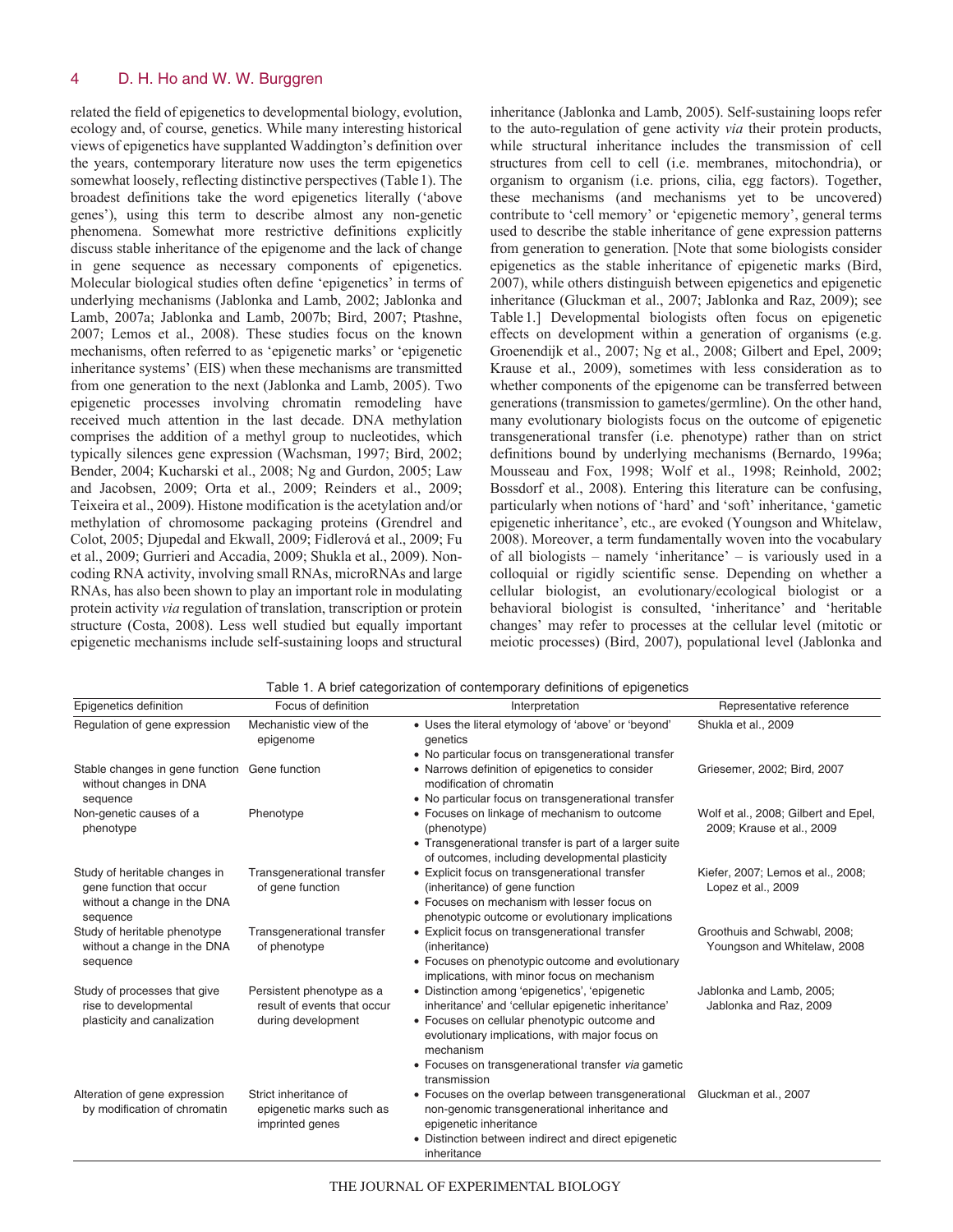Raz, 2009), or cultural/behavioral level (Peedicayil, 2001; Jablonka and Lamb, 2005; Sinha, 2005). In this review we take the conceptually conservative position of restricting the use of inheritance to refer to genome- or epigenome-based transfer of phenotypic traits from one generation to the next. Finally, it is worth noting that animal physiologists, *per se*, have contributed little to the plethora of definitions (this could be a good thing!). This is more a reflection of animal physiologists not yet having paid a great deal of attention to epigenetics, rather than their reticence to enter the fray. Indeed, a search of the PubMed data base described in the previous section yielded only  $\sim$ 200 papers containing the twin search terms 'epigenetics' and 'physiology', or less than ~1% of all papers using the former term.

Before we leave definitions, it is important to note that if molecular mechanisms of action have not been identified, some biologists hesitate to consider the transfer of non-genomic factors such as physiologically relevant molecules and parentally provided environments across generations as epigenetic in nature (Gluckman et al., 2007). We take a less restricted stance by suggesting that the potential of transmitted non-genomic factors to change the phenotype of offspring *via* epigenetic marks qualifies it as epigenetic in nature. Continuing on the topic of semantics and definitions, some investigators distinguish between transgenerational epigenetic 'effects', where the observed phenotypic transfer is simply a consequence of the transfer of nongenetic information, and the more restrictive transgenerational or gametic epigenetic 'inheritance', where transgenerational transfer of phenotypes involves the transmission of epigenetic marks to the gametes (e.g. Youngson and Whitelaw, 2008; Jablonka and Raz, 2009). Often, the underlying mechanisms for physiological transgenerational transfer of traits are unknown; thus, in this review we take a more generalist view, using transgenerational transfer and transgenerational inheritance interchangeably to describe the transmission of traits, factors and/or information that induce phenotypic changes from one generation to the next.

We do not, in this review, wish to devolve into semantic arguments over definitions (which frequently occupy much of the question and answer period following our presentations describing comparative physiological studies involving epigenetics). Yet, we find utility in offering an operational description (we resist calling this a 'definition') that is both inclusive and flexible. Hence, in this review we will regard epigenetics as 'the transgenerational transfer of phenotypic characters without modification of gene sequence', which involves both mechanism and outcome in an integrative fashion, in line with the integrative nature of physiology. Importantly, we emphasize that this view of epigenetics requires the transfer of the actual phenotype, not necessarily evidence of the transfer of the mechanism of phenotypic adjustment. In offering this description of epigenetics, it is important to recognize that numerous other terms have been used, either with or instead of the term epigenetics, including 'parental transfer' (Malual, 2001; Lam and Wang, 2006; Boulinier and Staszewski, 2008), 'transgeneration memory' (Molinier et al., 2006), 'transgenerational plasticity' (Mondor et al., 2005; Galloway and Etterson, 2007; Marshall, 2008) and 'genetic imprinting' (Cheverud et al., 2008; Wolf et al., 2008); and, in medicine, 'parent-of-origin (POE) effects' (Klutz et al., 2002; Hager et al., 2008; Herrera et al., 2008; Zhou et al., 2009). Fundamental to all is that they refer to non-genetic phenomena. Indeed, 'non-genetic effects' is often substituted for 'epigenetics'.

Notably, the wealth of terms used to describe epigenetic phenomena and related terms do not imply an advantage to the organism – merely a response in the F1 generation that could be either advantageous or detrimental. Perhaps the term 'transgenerational acclimation' has some utility in implying a response that increases the fitness of the organism, in the same way we look at acclimation in adults. For example, an embryo, larva or fetus that is more resistant to temperature fluctuations or hypoxia because their parent(s) was acclimated to these conditions would be described as environmentally 'acclimated'. Transgenerational acclimation is not adaptation in the conventional sense in this context, because the trait may or may not involve a change in allele or epiallele (alleles which carry methylation sites and thus can have variable expressivity) frequency. Rather, the transgenerational phenotypic change may be due to the transmission of parentally derived, biologically relevant factors that confer to the offspring an advantage that is transient and/or reversible, contingent upon the presence of the affecting factors. Mechanistically, adaptive and non-adaptive phenotypes may share similar epigenetic modes of induction; however, the outcomes of these mechanisms are diverse and may have opposite ecological and evolutionary implications. For example, DNA methylation has been implicated as a key epigenetic mechanism of induction in epigenetic phenomena in the fields of medicine (applied) and basic research. The former focuses on the detrimental, non-adaptive outcome of transgenerational transfer of phenotypes (Gilbert and Epel, 2009; Youngson and Whitelaw, 2008), while the latter tends to address the potentially adaptive nature of transferred traits in overall evolutionary fitness. Because a relatively small percentage of random mutations in alleles or epialleles lead to an adaptive phenotype, the transgenerational epigenetic transmission of advantageous traits is likely to signal an active or predictive process by which populations of organisms prepare the next generation for environmental challenges present in the current generation (Mousseau and Fox, 1998; Jablonka and Lamb, 2005; Youngson and Whitelaw, 2008; Jablonka and Raz, 2009). Thus, although relatively uncommon, adaptive transgenerational transfer nonetheless is an important phenomenon.

Let us now consider the inter-relationships of epigenetics and genetics, and how they are influenced by environment before discussing specific examples of epigenetics in animal physiology.

### **Environment, epigenetics and genetics**

Waddington's (Waddington, 1942) view of epigenetics created an intersection of ecology, development, evolution and genetics, a perspective not that different from some of the conceptual underpinnings of the resurgent field of 'evo-devo' (e.g. Cañestro et al., 2007; Raff, 2007; Carroll, 2008). Yet, now knowing both mechanisms and outcomes of epigenetics, we can offer a more contemporary consideration of how especially environment, epigenetics and genetics relate to each other (Fig.1). Just as environmental factors will drive natural selection, leading to evolution and adaptation through an alteration in the genome, so too does environment drive epigenetic events through an alteration of the epigenome (the factors and mechanisms controlling gene function and expression). As evident in the left-hand side of Fig.1, changes in an organism's environment can result in the modification of gene expression through the mechanisms of histone modification, DNA methylation and/or non-coding RNA as discussed above. Also depicted in the figure are other important modes of epigenetic transfer that involve the modification of proteins and cellular structures without a change in gene expression, such as self-sustaining loops and structural inheritance (Jablonka and Lamb, 2005). These epigenetic marks can result in phenotypic changes at the cellular and subsequently organismal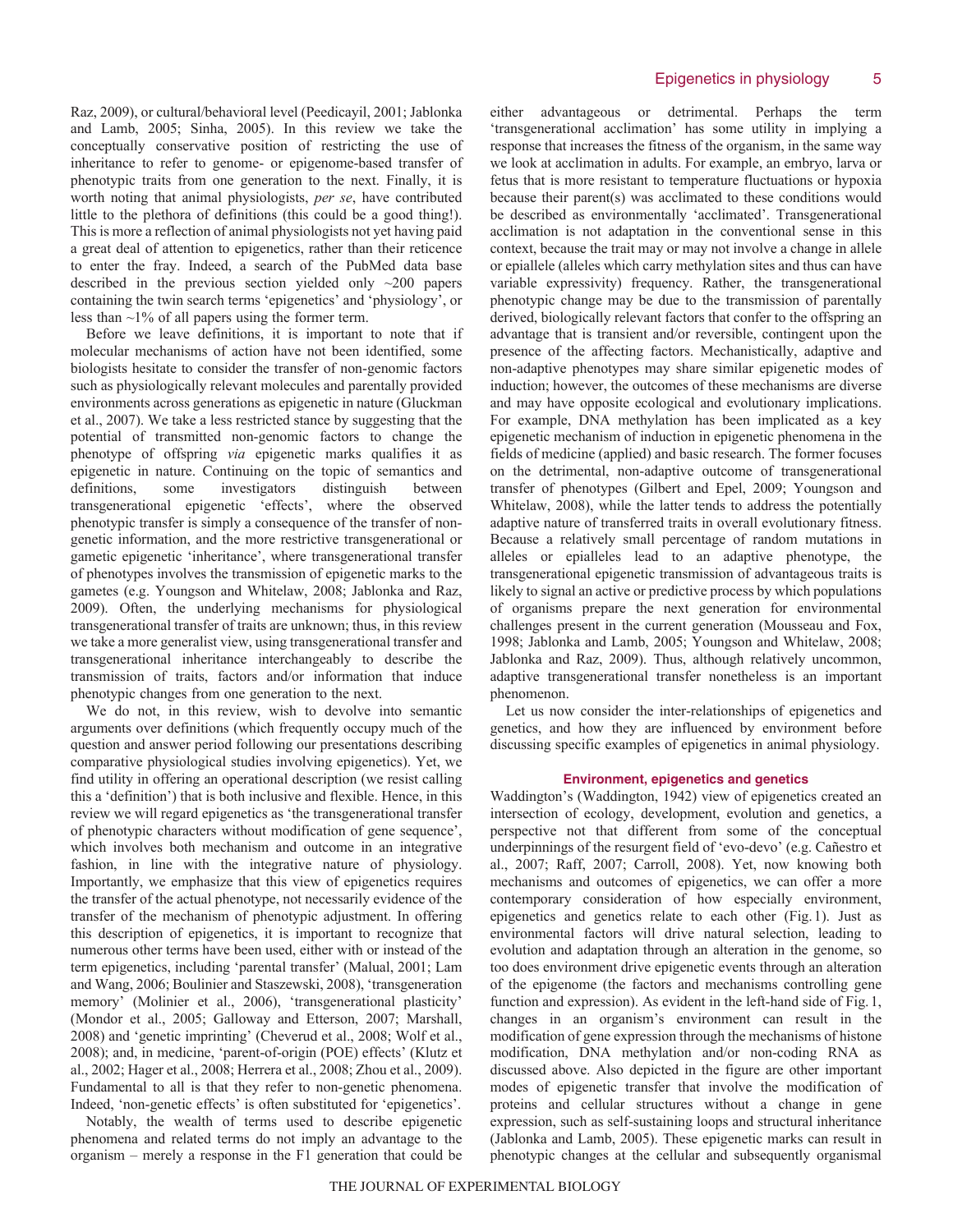

Fig. 1. Schematic diagram relating the genome, epigenome and environment with respect to transgenerational phenotypic characters in animal systems. See text for further explanation.

level of the parent. Changes in the parental condition that in turn affect the phenotype of their offspring create a transgenerational epigenetic (non-genetic) phenomenon that can persist over many generations, thus highlighting the impact of parents, grandparents and even great-grandparents (and beyond) on an organism's phenotype (moving across the bold dashed lines at the bottom of Fig.1). Parental effects (most often termed 'maternal effects', more properly expanded to include effects from both parents) are sometimes viewed as a potential subset of epigenetics because these effects significantly alter offspring phenotype *via* transmission of non-genetic information (Badyaev and Uller, 2009). Recently, Wolf and Wade (Wolf and Wade, 2009) restricted the definition of maternal effects to include only 'causal influence of maternal genotype or phenotype on the offspring phenotype', thus preventing epigenetic mechanisms such as cytoplasmic inheritance and some cases of genomic imprinting from being considered maternal effects, as offspring phenotypic variation cannot be accounted for by maternal genotype in these cases. In the case of X chromosome inactivation due to genomic imprinting in mammals, the only 'influence' is whether the allele is maternally or paternally inherited. However, if imprinting of the offspring genome is under the active control of the maternal genotype (i.e. offspring imprinting due to maternal behavior), then this is a case of maternal effect [for a complete discussion of the topic see Wolf and Wade (Wolf and Wade, 2009)]. Here, we posit that essentially all environmentally induced transgenerational epigenetic effects at the multi-cellular organismal level result from a parental effect in which yolk, sperm and perhaps the parentally mediated environment in which the embryo, larva or fetus develops contribute to a modified F1 phenotype, which may then lead to the transmission of this phenotype to subsequent generations (F2, F3 and so on). Our reasoning falls in line with Wolf and Wade's conservative view of maternal effects because induced transgenerational epigenetic effects occur when the parent's (or parents') phenotype is altered by the environment, and this modification causes a change in the phenotype of the offspring, and

potentially subsequent generations. Environmental induction of epigenetic marks differs from systems such as genomic imprinting, where all variation in offspring phenotype is accounted for by the offspring's imprinted genes, negating any maternal influence. Specific instances of maternal effects and their potential to induce epigenetic transfer of physiological traits will be further discussed below.

The relationship between environment, epigenetics and transgenerational phenomena has been a stalwart of genetics research in the last decade, and has also recently been considered in an ecological (Bossdorf et al., 2008) and evolutionary context (Pigliucci, 2007) (see also collection of articles in the theme issue 'Evolution of parental effects: conceptual issues and empirical patterns' of *Philosophical Transactions of the Royal Society of London*, *Series B*, *Biological Sciences*, 2009). Importantly, however, epigenetics has not been emphasized in studies of animal physiology – this is especially ironic for comparative animal physiology, where understanding environmental influences on physiological development has been a point of recent focus (see Warburton et al., 2006). Yet, as we will explore, there are numerous examples of epigenetic phenomena emerging in the physiological literature, and a better understanding of epigenetic phenomena can only enhance both our experimental design and our data interpretation.

We now move to a broad overview of some of the phenomena that have emerged in epigenetic studies and the associated experimental approaches, and, subsequently, narrow our discussion to studies which investigate the concept of transgenerational epigenetic transfer of physiological traits in a wide variety of animals. It is our intention to highlight not only transgenerational epigenetic transfer of physiological traits but also the complexity of the regulation of integrated physiological systems by epigenetic phenomena. Although we recognize that epigenetic phenomena in plants are formidable in depth and breadth, it is our intention to restrict our discussion to the findings that have focused on transgenerational transfer of physiological phenotypes in animals,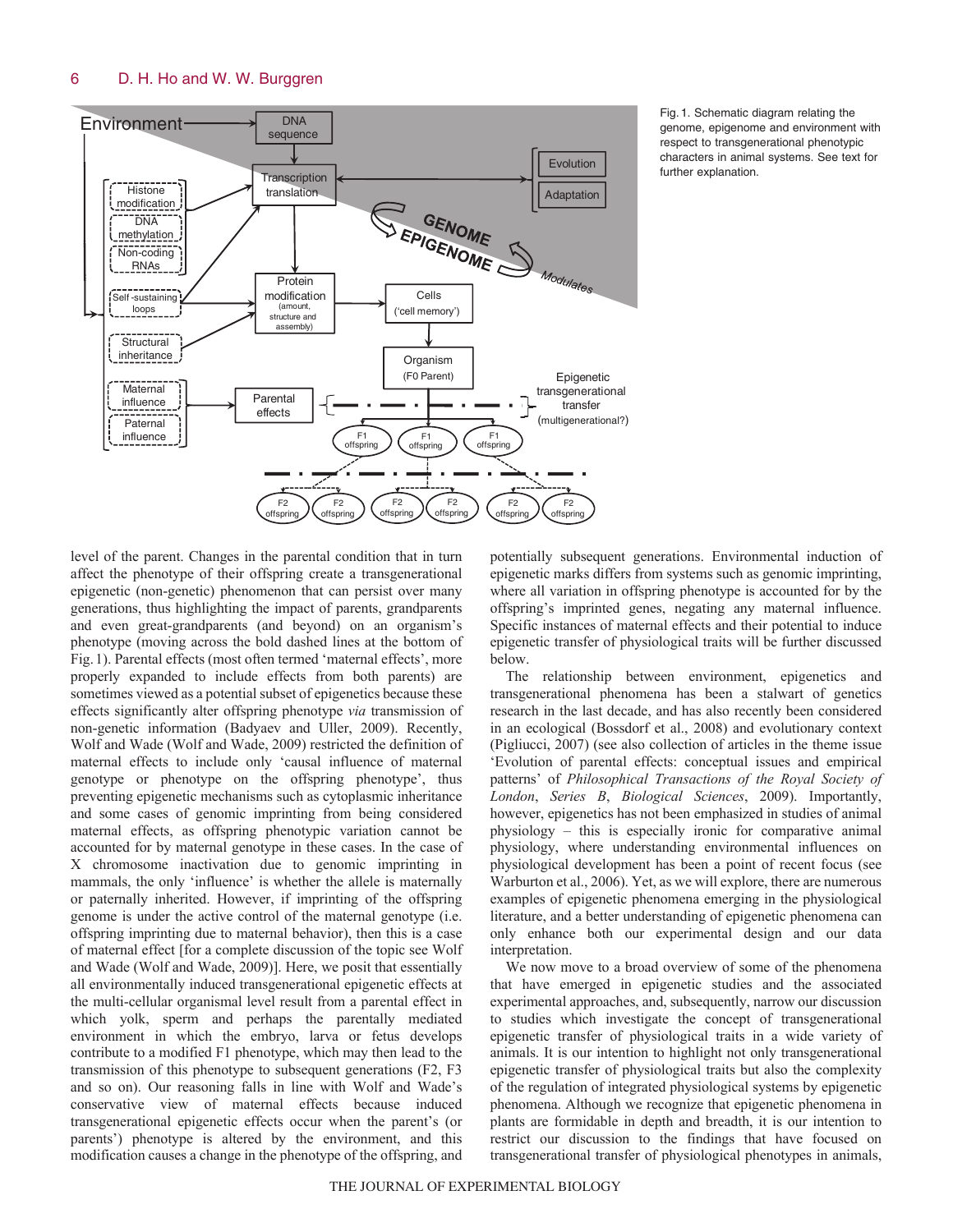as differences in the timing of germline creation, reproductive physiology and behavior set animals and plants distinctly apart in terms of evolutionary implications of epigenetic effects (Jablonka and Raz, 2009). We do, however, encourage the reader to explore the rich literature in plant epigenetics (e.g. Martienssen and Colot, 2001; Berger and Gaudin, 2003; Steimer et al., 2004; Rapp and Wendel, 2005; Grant-Downton and Dickinson, 2006; Bossdorf et al., 2008; Boyko and Kovalchuk, 2008; Donohue, 2009; Reinders et al., 2009; Wang et al., 2009).

# **Experimental approaches and physiological studies of transgenerational epigenetics**

Experiments involving transgenerational epigenetic inheritance are diverse in their methodology and approaches. Conceptually, transgenerational transfer studies can be grouped into four general categories based on the experimental approach employed, as depicted schematically in Fig.2. The approaches range from observational (Fig.2A) to experimental (Fig.2B–D), with genetic crosses and heritability estimates being the cornerstone of observational studies of Mendelian and epigenetic inheritance (Fig.2A). This approach capitalizes on parental genetic variation to estimate the heritability of traits using mathematical heritability constructs (Wilham, 1972; Bernardo, 1996a; McAdam and Boutin, 2003; Wilson et al., 2005), and to identify the mode of trait inheritance (i.e. epigenetic inheritance *versus* Mendelian inheritance) (Boycott and Diver, 1923). Because the two modes of inheritance (genetic and epigenetic) are necessary counterparts of phenotypic transmission, this first approach allows estimation of the extent to which genetics and epigenetics impact on offspring phenotype. In the case of the discovery of non-Mendelian (epigenetic) inheritance of directionality of veliger coiling in *Lymnaea*, phenotypic crosses based on the natural (inherent) shell coiling phenotypes allowed for tracking of the transmission pattern of this phenotype across many generations (Boycott and Diver, 1923). Likewise, an estimation of the proportion of variation in life history traits (i.e. reproductive age, lifespan) that can be accounted for by maternal effects in wild animal populations can be obtained from observation of naturally occurring phenotypes of each generation of a population (Pakdel et al., 2002; Baghbanzadeh and Decuypere, 2008). In contrast, large scale genetic screens used to identify maternal-effect/paternal-effect genes, such as *Bicoid* and *Nanos* in *Drosophila melanogaster* (Nüsslein-Volhard et al., 1987) (see also St Johnston, 2002; Luschnig et al., 2004), rely on the induction of genetic variation in the parental generation *via* mutagens such as ethyl methanesulfonate to assess the effect of parental genetic mutation on offspring phenotype (Fig.2B). Essentially, mutagenesis of maternal-effect genes of the F0 generation will give rise to abnormal phenotype in the F1 generation even if the mutant allele was not inherited. The common feature of these two approaches is the emphasis placed on the role of the parental genome, *per se*, in transgenerational epigenetic transfer of offspring phenotype. Unfortunately, there is a paucity of physiological studies which utilize these approaches.

A third approach often employed in epigenetic studies is the modulation of the parental environment in a population of ideally genetically identical animals (Fig.2C). By carefully controlling the conditions to which the parents are exposed, experimentalists can determine how the parental environment interacts with the parental genome to alter the offspring environment, and thus the phenotype of their offspring (Lacey, 1998; Henry and Harrison, 2004; Mondor et al., 2005; Ho, 2008). For example, the level of resistance of aquatic animals to a particular pollutant/toxicant has been largely

| Type of study                                                                                                                 | F0 condition                                                                                               | F1 condition                                                                                             |                                                                                         |  |
|-------------------------------------------------------------------------------------------------------------------------------|------------------------------------------------------------------------------------------------------------|----------------------------------------------------------------------------------------------------------|-----------------------------------------------------------------------------------------|--|
|                                                                                                                               | Adult                                                                                                      | Developing embryo                                                                                        | Adult                                                                                   |  |
| А<br>· Genetic crosses to study<br>mode of inheritance<br>• Heritability<br>estimates of maternal<br>effects in lab and field | Genotype: unchanged<br>Environment: unchanged<br>Phenotype: unchanged                                      | Genotype: unchanged<br>Environment: unchanged<br>Phenotype: unchanged                                    | Genotype: unchanged<br>Environment: unchanged<br>Phenotype: unchanged                   |  |
| B<br>• Mutagenesis to study<br>maternal effect genes                                                                          | <b>DNA</b> altered                                                                                         |                                                                                                          |                                                                                         |  |
|                                                                                                                               | Genotype: changed<br>Environment: unchanged<br>Phenotype: potentially changed                              | Genotype: changed<br>Environment: potentially changed<br>Phenotype: potentially changed                  | Genotype: changed<br>Environment: unchanged<br>Phenotype: potentially changed           |  |
| • Experimental changes in<br>parental (F0) environment<br>(e.g. environmental<br>stressors, toxicants)                        | Adult environment altered<br>Genotype: unchanged<br>Environment: changed<br>Phenotype: potentially changed | Genotype: unchanged<br>Environment: potentially changed<br>Phenotype: potentially changed                | Genotype: unchanged<br>Environment: unchanged<br>Phenotype: potentially changed         |  |
| ח<br>Experimental changes in<br>conditions for offspring (F1)<br>development<br>(e.g. nuclear/embryonic<br>transfer)          | Genotype: unchanged<br>Environment: unchanged<br>Phenotype: unchanged                                      | Egg environment altered<br>Genotype: unchanged<br>Environment: changed<br>Phenotype: potentially changed | AIAT<br>Genotype: unchanged<br>Environment: unchanged<br>Phenotype: potentially changed |  |

1.2. Experimental designs for dies of parental effects. The two rows depict experiments at change the allele frequency or mutate genes (B) of the F0 neration to investigate the ture of the inheritance of spring traits. The third perimental approach (C) anipulates the F0 environment. r se, to induce changes in rental condition. This change ay cause subsequent erations in the egg or rauterine environment of the F1 neration, thus resulting in a ange in F1 phenotype. The irth approach (D) directly alters parentally mediated offspring vironment to induce changes in phenotype. Here, the offspring vironment is represented by embryonic environment, but pending on animal species, s environment can represent a riod of time extending beyond embryonic stages into the enile periods of life. Lightning It symbol depicts experimenterluced changes in DNA quence (B), F0 environment , or F1 environment during velopment (D).

THE JOURNAL OF EXPERIMENTAL BIOLOGY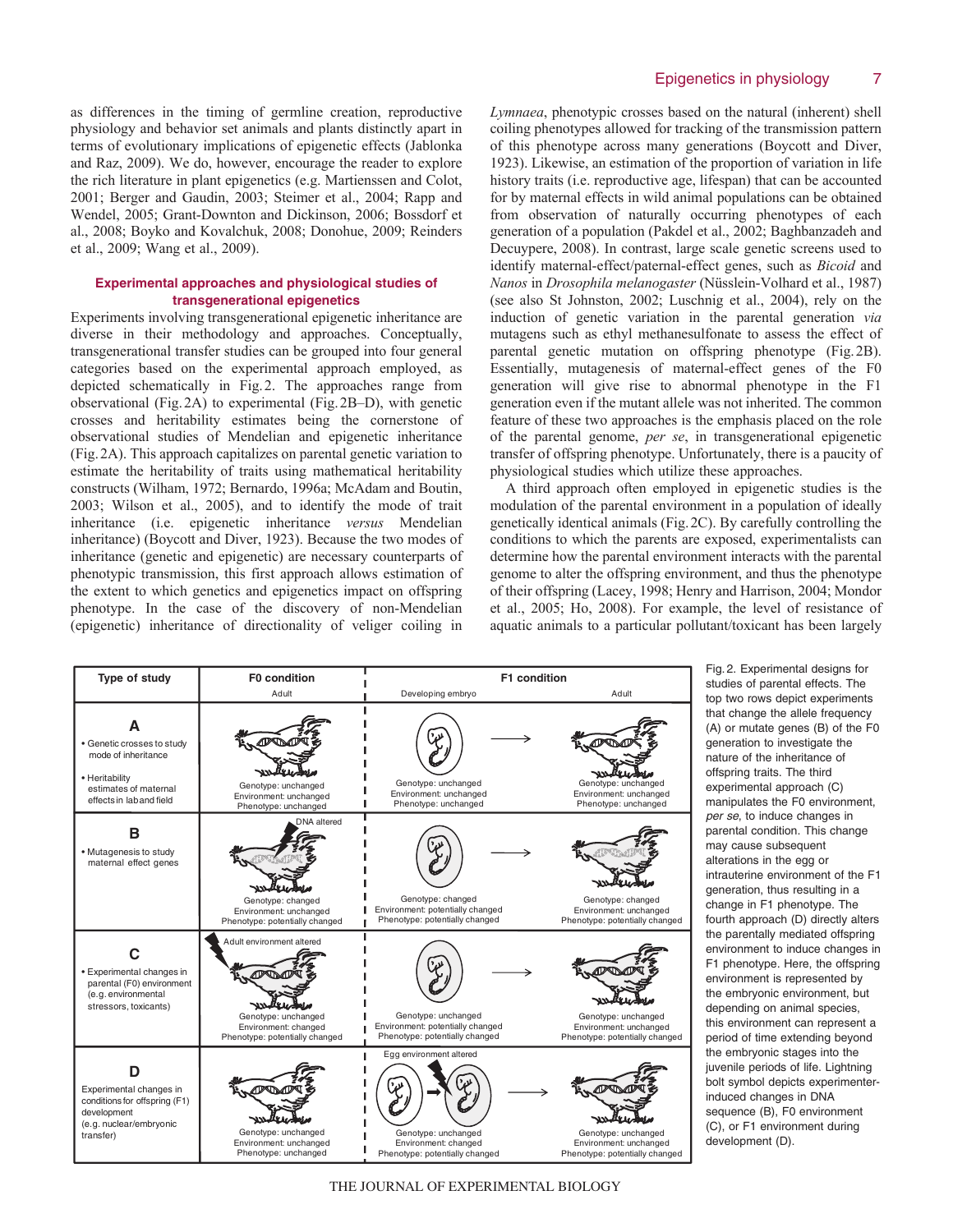attributed to toxicant exposure in the parental generation (Munkittrick and Dixon, 1988; Meyer and Di Giulio, 2003).

A fourth approach capitalizes on the ability to mimic an animal's tendency to actively and/or passively regulate its offspring's environment (Fig.2D). Experimental techniques that exemplify this approach include the direct manipulation of parentally regulated offspring environment, such as altering egg components (i.e. yolk, albumen, egg covering) (Finkler et al., 1998; Ho, 2008), crossfostering (the artificial 'swapping' of individuals from natural parent–offspring units) (Badyaev et al., 2002; McAdam and Boutin, 2003; Biard et al., 2007), and modulation of postnatal nutritional source (Kucharski et al., 2008; Maleszka, 2008). An extension of this approach (and the previous experimental approaches) is then to directly induce mechanisms, such as DNA methylation, histone modification, and/or expression of non-coding RNAs, that were uncovered during the course of modulation of the offspring environment [e.g. drug-induced methylation of offspring DNA in honeybees to mimic the effects of royal jelly on developmental phenotype (Kucharski et al., 2008)], thus bridging the phenotypic phenomenon with potential mechanisms. A caveat of this approach pivots on the assumption that parents are capable of adjusting offspring environment in a particular manner. This assumption sharply differentiates studies that mimic parental control of the offspring environment from those that alter the abiotic environment of an organism without consideration of possible parental control.

As we subsequently discuss specific examples of transgenerational epigenetic transfer of physiological phenotypes, it will become clear that the above-mentioned experimental approaches have been commonly used, singly or in combination, to elucidate epigenetically transferred physiological traits in a variety of animal species (as illustrated in Table2).

### **Parental effects in epigenetics**

Processes that drive transgenerational epigenetic transfer at the organismal level are 'parental effects', as previously noted (see Fig.1). Parental effects generally can be defined as the change in offspring phenotype due solely to maternal and/or paternal influence without a concomitant change in offspring DNA sequence (Mousseau and Fox, 1998). Parental effects have a significant impact on behavioral, morphological and molecular aspects of an individual (Mousseau and Fox, 1998; Groothuis et al., 2005; Gilbert and Epel, 2009). Yet, few studies have directly assessed the impact of transgenerational transfer of non-detrimental physiological phenotypes. For example, Jablonka and Raz (Jablonka and Raz, 2009) offer an impressive (and nearly exhaustive) list of examples of transgenerational epigenetic inheritance ranging from *Caenorhabditis elegans* to *Homo sapiens*. The majority of traits reported are morphological in nature (i.e. dumpy phenotype in nematodes). Only about one-third of these phenomena represent the epigenetic inheritance of physiological traits (i.e. propensity for disease states in humans). Even fewer of these studies actually report non-detrimental phenotypic changes that represent acclimation. Nonetheless, insights gained from studies of transgenerational epigenetic effects on animal physiology are compelling, and elicit many new questions and provocative possibilities in the realm of physiology.

### Maternal effects in epigenetics

Maternal effects can arise from modulation of egg components and composition (yolk, albumen, shell characteristics and overall egg mass) (Nüsslein-Volhard et al., 1987; Bernardo, 1996b; Sinervo and Huey, 1990; Mousseau and Fox, 1998; Finkler et al., 1998;

Yan, 1998; Dzialowski and Sotherland, 2004; Groothuis et al., 2005; Groothuis and Schwabl, 2008; Ho, 2008; Dzialowski et al., 2009) or intrauterine environment of the mother (Vieau et al., 2007; Darnaudéry and Maccari, 2008; Chan et al., 2009; Briana and Malamitsi-Puchner, 2009; Mastorci et al., 2009). Postnatally, offspring phenotype can be further modulated by maternal milk (lactation) and maternal behavior (for reviews, see Weaver, 2007; Cameron et al., 2008) (see also Liu et al., 1997; Francis et al., 1999; Weaver et al., 2004; Weaver et al., 2005). We will now discuss specific examples of the main mechanisms/routes of maternal effects.

# Egg components and intrauterine environment

In the field of transgenerational epigenetic transfer of physiological phenotypes, one of the most explored topics is the effect of maternal deposition of physiologically relevant factors during egg formation or pregnancy on offspring phenotype. Using a variety of approaches (as discussed above; see Fig.2), physiologists have explored how maternal transfer of these physiologically active factors can influence the offspring physiological phenotype. In oviparous species such as reptiles, amphibians, birds and some fishes, development of the embryo occurs within a self-contained egg environment, the characteristics of which are a direct result of the maternal condition at the time of egg formation (McNabb, 1988; Price, 1998; Janzen et al., 2002; Poisbleau et al., 2009). Generally, egg composition and quality can be an accurate predictor of hatchling morphology (i.e. size and mass), but only a handful of studies have examined how the changes in morphological parameters may lead to, or correlate with, changes in physiological parameters (see Sinervo and Huey, 1990; Williams, 1994; Bernardo, 1996b; Calta, 2001; Finkler et al., 1998; Dzialowski and Sotherland, 2004; Wallace et al., 2006; Dzialowski et al., 2009). Sinervo and Huey (Sinervo and Huey, 1990) reduced the body size of a southern population of lizards (*Scleoporus occidentalis)* by yolk removal prior to incubation to mimic the phenotype of the smaller, northern population. This treatment affected juvenile morphology (hindlimb span) and physiology (sprint speed and stamina) differently. Irrespective of population identity, burst speed was highly correlated with artificial modulation of hindlimb span, while stamina remained population specific despite artificial shortening of hindlimb span. Similar to this 'allometric engineering' in lizards, changes in the volume of chicken (*Gallus gallus domesticus*) egg albumen caused changes in the morphology of near-term precocial embryos, but no changes in metabolic rate (Finkler et al., 1998). In contrast, the metabolic rate of both the precocial emu (*Dromaius novaellandiae*) and the altricial doublecrested cormorant (*Phalacrocorax auritus*) embryo was significantly correlated with natural inter-individual variation in egg size (Dzialowski and Sotherland, 2004; Dzialowski et al., 2009). These bird studies strongly suggest that, despite the interspecific difference in developmental maturity at the time of hatching (altricial *versus* precocial), egg size-dependent transfer of some physiological phenotypes is universal across species. The inter-specific difference seen between chicken embryos, and emu and cormorant embryos may be due to the difference in experimental approach used (artificial modulation of egg components *versus* natural variation in egg size), or may be a true effect of inter-species difference among birds.

Maternally derived factors contained in the egg or passed from mother to offspring *via* the placenta or milk, such as hormones, antibodies, antioxidants (carotenoids), and levels of other biologically active factors show considerable natural variation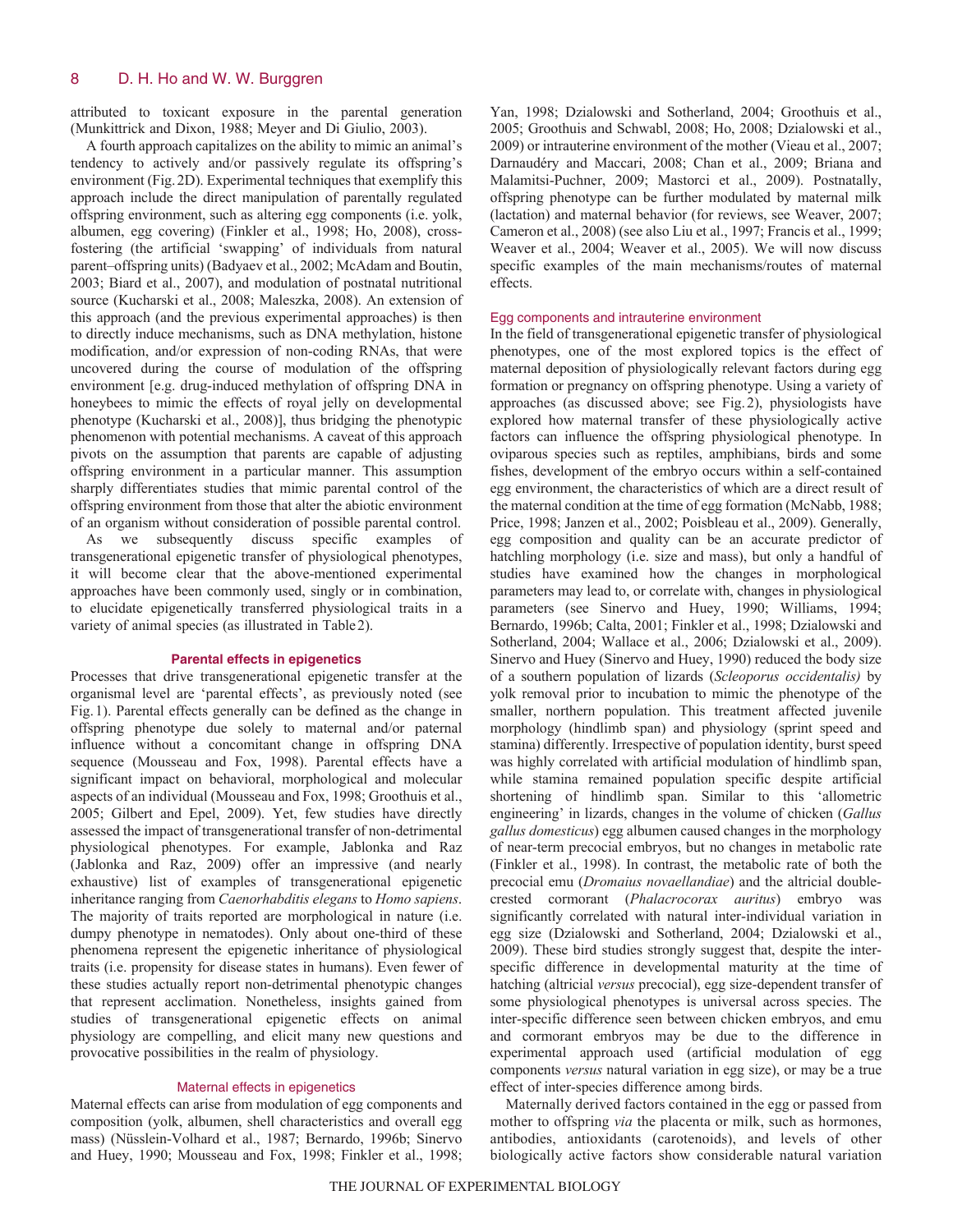# Epigenetics in physiology 9

|  | Table 2. Representative studies of transgenerational transfer in animal comparative physiology |
|--|------------------------------------------------------------------------------------------------|
|  |                                                                                                |

|                                                                                                                                                                                                             | $\alpha$ , representative etables of transportational transfer in animal comparative priversion |                                                                                                                        |                                                                                           |  |
|-------------------------------------------------------------------------------------------------------------------------------------------------------------------------------------------------------------|-------------------------------------------------------------------------------------------------|------------------------------------------------------------------------------------------------------------------------|-------------------------------------------------------------------------------------------|--|
| Species                                                                                                                                                                                                     | Experimental approach                                                                           | Transferred physiological or<br>related traits                                                                         | Reference                                                                                 |  |
| Invertebrates                                                                                                                                                                                               |                                                                                                 |                                                                                                                        |                                                                                           |  |
| American dog tick (Dermacentor variabilis)                                                                                                                                                                  | Alteration of maternal<br>humidity level                                                        | Dehydration tolerance limit<br>Humidity tolerance                                                                      | Yoder et al., 2006                                                                        |  |
| Daphnia (Daphnia magna)<br>Fish                                                                                                                                                                             | F0 exposure to pesticides<br>(diazonin) and herbicides<br>(molinate)                            | Decreased tolerance to diazonin<br>Increased tolerance to<br>molinate                                                  | Sánchez et al., 2000;<br>Sánchez et al., 2004                                             |  |
| Zebrafish (Danio rerio)                                                                                                                                                                                     | Alteration of food type in F0<br>(live food versus dry food)                                    | Cardiac parameters (stroke<br>volume, heart rate, cardiac                                                              | Schwerte et al., 2005                                                                     |  |
| Zebrafish (Danio rerio)                                                                                                                                                                                     | F0 exposure to low oxygen<br>environment                                                        | output)<br>Red blood cell concentration<br>Hypoxia resistance                                                          | Ho, 2008                                                                                  |  |
| Feral white sucker (Catostomus commersoni)                                                                                                                                                                  | Maternal copper exposure                                                                        | Growth<br>Survival                                                                                                     | Munkittrick and Dixon,<br>1988                                                            |  |
| Fathead minnow (Pimephales promelas)<br>Reptiles                                                                                                                                                            | Maternal copper exposure                                                                        | Copper resistance<br>Larval copper resistance                                                                          | Sellin and Kolok, 2006                                                                    |  |
| Lizard (Scleoperus occidentalis)                                                                                                                                                                            | Yolk removal                                                                                    | <b>Burst speed</b><br>Exercise stamina                                                                                 | Sinervo and Huey, 1990                                                                    |  |
| Viviparous lizard (Lacerta vivipara)                                                                                                                                                                        | Maternal exposure to<br>variable rainfall                                                       | Survivability                                                                                                          | Marquis et al., 2008                                                                      |  |
| <b>Birds</b><br>Finch (Carpodacus mexicanus)                                                                                                                                                                | Cross-fostering                                                                                 | Sex-dependent growth                                                                                                   | Badyaev et al., 2002                                                                      |  |
| Blue tit (Parus caeruleus)                                                                                                                                                                                  | Laying order<br>Egg yolk carotenoid<br>manipulation                                             | Sex-dependent survivability<br>Cell-mediated immune response<br>Growth rate                                            | Biard et al., 2007                                                                        |  |
| Chicken (Gallus gallus domesticus)                                                                                                                                                                          | Cross-fostering<br>Breed-specific alteration of<br>egg yolk environment                         | Heart rate<br>Growth rate                                                                                              | Ho, 2008                                                                                  |  |
| Broiler chicken (Gallus gallus domesticus)                                                                                                                                                                  | Heritability estimate of traits<br>using mathematical<br>models                                 | Ascites-related traits                                                                                                 | Pakdel et al., 2002;<br>Baghbanzadeh and<br>Decuypere, 2008                               |  |
| Quail (Coturnix coturnix); chicken (Gallus gallus<br>domesticus); duck (Anas sp.); turkey (Meleagris<br>gallopavo); goose (Anser cygnoides); emu<br>(Dromaius novaellandiae); ostrich (Struthio<br>camelus) | Species-specific alteration of<br>egg yolk environment                                          | Heart rate                                                                                                             | Ho, 2008                                                                                  |  |
| Emu (Dromaius novaellandiae)                                                                                                                                                                                | Inherent variations in egg<br>size                                                              | Metabolic rate                                                                                                         | Dzialowski and Sotherland,<br>2004                                                        |  |
| Double-crested cormorant (Phalacrocorax auritus)                                                                                                                                                            | Inherent variations in egg<br>size                                                              | Metabolic rate                                                                                                         | Dzialowski et al., 2009                                                                   |  |
| European starling (Sturnus vulgaris)                                                                                                                                                                        | Experimental elevation of<br>yolk corticosterone                                                | Flight muscle physiology<br>Flight performance                                                                         | Chin et al., 2009                                                                         |  |
| Pied flycatcher (Ficedula hypoleuca)                                                                                                                                                                        | Alteration of maternal pre-<br>laying nutrition<br>Antioxidant supplementation                  | Growth rate<br>Resistance to mite infestation                                                                          | Moreno et al., 2008                                                                       |  |
| Mammals                                                                                                                                                                                                     |                                                                                                 |                                                                                                                        |                                                                                           |  |
| Mouse (Mus musculus)                                                                                                                                                                                        | Heritability estimates                                                                          | Response to glucose challenge                                                                                          | Jarvis et al., 2005                                                                       |  |
| Mouse (Mus musculus)                                                                                                                                                                                        | Maternal low protein diet<br>during oocyte maturation                                           | Postnatal hypertension<br>Attenuated arterial<br>responsiveness to<br>vasodilators (acetylcholine<br>and isoprenaline) | Watkins et al., 2008                                                                      |  |
| Mouse (Mus musculus)                                                                                                                                                                                        | Maternal nutritional<br>alteration prior to<br>pregnancy and during<br>pregnancy                | Obesity<br>Leptin resistance<br>Insulin resistance                                                                     | Howie et al., 2009                                                                        |  |
| Rat (Rattus norvegicus)                                                                                                                                                                                     | Alterations in maternal<br>licking and grooming<br>behavior (i.e. cross-<br>fostering)          | Stress response                                                                                                        | Liu et al., 1997; Francis et<br>al., 1999; Weaver et al.,<br>2004; Weaver et al.,<br>2005 |  |
| Rat (Rattus norvegicus)                                                                                                                                                                                     | Maternal glucocorticoid<br>exposure                                                             | Glucose metabolism                                                                                                     | Drake et al., 2005                                                                        |  |
| North American red squirrel (Tamiasciurus<br>hudsonicus)                                                                                                                                                    | Heritability estimate of traits<br>using models<br>Cross-fostering                              | Growth rate                                                                                                            | McAdam and Boutin, 2003                                                                   |  |
| Human (Homo sapien)                                                                                                                                                                                         | Observed nutritional status<br>of parents                                                       | Risk of syndromes and disease<br>states                                                                                | Reviewed in Gluckman et<br>al., 2007                                                      |  |

THE JOURNAL OF EXPERIMENTAL BIOLOGY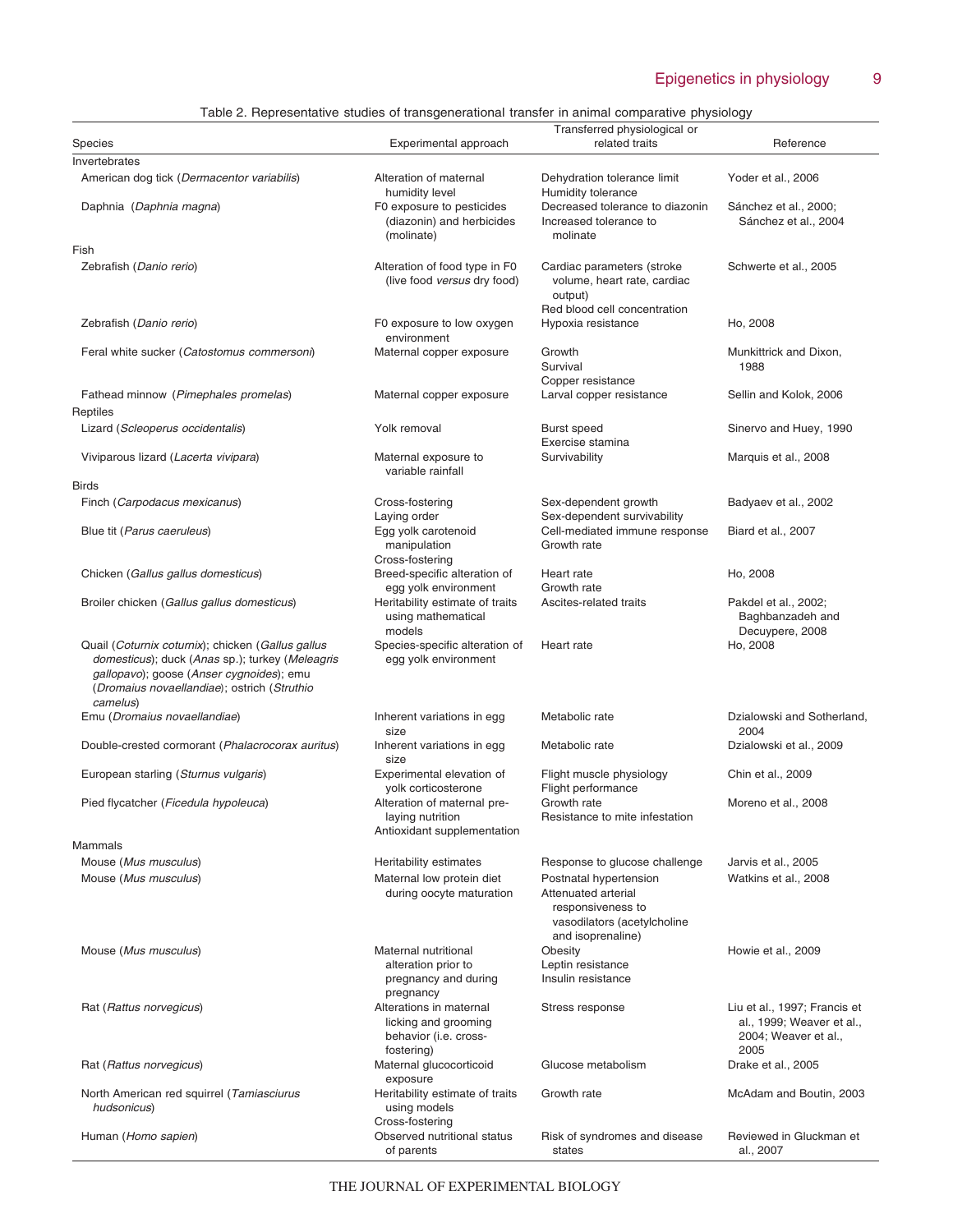and can also be modified experimentally. These maternally derived factors can have a significant impact on offspring physiological phenotype (i.e. immunological capacity, growth and development, cardiovascular function and toxicant resistance) in a wide range of animals (Munkittrick and Dixon, 1988; Meyer et al., 2003; Weaver et al., 2004; Groothuis et al., 2005; Sellin and Kolok, 2006; Groothuis and Schwabl, 2008; Ho, 2008; Moreno et al., 2008; Romano et al., 2008; Hasselquist and Nilsson, 2009). In chickens, growth rate and heart rate of earlystage embryos were significantly altered when the embryos were removed from their native yolks and explanted to continue development on the yolk of either other bird species [quail (*Coturnix coturnix*), chicken (*Gallus gallus domesticus*), duck (*Anas* sp*.*), turkey (*Meleagris gallopavo*), goose (*Anser cygnoides*), emu (*Dromaius novaellandiae*) and ostrich (*Struthio camelus*)] or other chicken breeds (Cornish Rock Broilers and a variety of Bantam breeds) (Ho, 2008). Metabolic rate, however, was not affected (Ho, 2008). Interestingly, the effects of yolk environment were both breed and species specific. This indicates that the onset and rate of change of some early physiological processes are largely governed by phylogenetically determined maternal factors contained in the egg yolk. Indeed, analysis of the yolks revealed that thyroid hormone concentration, a chronotropic and growth-enhancing hormone, varied significantly both among and within bird species (Ho, 2008), as had been indicated previously by McNabb (McNabb, 1988).

Experiments that alter levels of maternally derived factors through manipulation of maternal conditions (i.e. maternal supplementation or stress-induced modulation), or that artificially alter yolk factor concentrations report dose-dependent changes in physiological parameters such as stress response, immune capacity, flight performance and growth rate of the offspring. In the pied flycatcher (*Ficedula hypoleuca*), increased yolk immunoglobulin concentration *via* maternal nutritional supplementation increased nestling plasma immunoglobulin Y levels and resistance to mite infestation (Moreno et al., 2008), while the transfer of carotenoids (antioxidants) from the female to her offspring in the blue tit (*Parus caeruleus*) and the grey partridge (*Perdix perdix*) positively modulates the immune response of nestlings (Biard et al., 2007; Cucco et al., 2008). In contrast, maternal testosterone negatively affects hatchling immune function while enhancing growth in birds and lizards (Groothuis et al., 2005; Cucco et al., 2008). Moreover, in European starlings (*Sturnus vulgaris*), increased yolk corticosterone concentration, indicative of maternal stress levels, enhances juvenile flight performance by increasing the mass and maturity of flight muscles (Chin et al., 2009). In placental animals, maternal conditions such as nutritional stress affect growth rate, immune capacity, survival and breeding performance of offspring (Festa-Bianchet and Jorgenson, 1998; Lummaa and Clutton-Brock, 2002; Lummaa, 2003; Jones et al., 2005). Interestingly, exposure to a low protein diet during oocyte maturation in the mouse (*Mus musculus*) resulted in abnormal postnatal cardiovascular function in the offspring (Watkins et al., 2008). This indicates that in placental animals, maternal effects on offspring physiology can be a consequence of processes involved in oocyte component deposition in addition to consequences of placental transfer. In the case of maternal effects in mammalian (human) disease states, a large amount of literature on rodent research reveals that nutritional perturbations in the F0 generation will result in disease phenotypes (i.e. diabetes mellitus, endocrine disruption, impaired glucose metabolism) that persist beyond the second generation (for review, see Gluckman et al., 2007).

The influence of maternal exposure to environmental toxicants on offspring physiology has been documented in mammalian, bird and fish species (Munkittrick and Dixon, 1988; Golub et al., 1998; Sánchez et al., 2000; Sánchez et al., 2004; Meyer and Di Guilio, 2003; Rogers et al., 2005; Sellin and Kolok, 2006; Chen et al., 2008; Liu et al., 2008). In birds and mammals, the physiological parameters assessed have largely been detrimental in nature; however, in some fish species, maternal toxicant exposure confers offspring resistance to that toxicant, with decreased survival when exposed to a variety of other stressors such as ultraviolet radiation (Munkittrick and Dixon, 1988; Meyer and Di Guilio, 2003; Sellin and Kolok, 2006). These findings suggest that the environmentally induced transfer of physiological traits to offspring is highly complex. There seems to be a trade-off of advantageous and detrimental physiological traits which may not necessarily increase the overall fitness of the individual.

# Maternal behavior as an epigenetic factor

Neonatal care-taking behavior of parents has a great influence on offspring physiological phenotype. Experimentally, the effects of care-taking behavior on offspring phenotype can be addressed by removing the parental behavior or inducing variation in parental behavior by cross-fostering. Probably the most convincing evidence of the transgenerational transfer of physiological traits is the maternal transfer of the stress response and immune capacity in rodents. These physiological traits are well correlated with maternal behaviors such as grooming and pup licking in the rat (Francis et al., 1999; Liu et al., 1997; Weaver et al., 2004; Weaver et al., 2005). In oviparous species, it appears that cross-fostering (maternal care-taking behavior) may not be as influential on offspring physiology as in mammals (Badyaev et al., 2002) (but see Biard et al., 2007), but further examination of the effects of parental behavior on offspring physiological traits must be carried out to substantiate these claims.

Clearly, this brief synthesis of maternal-effect studies reveals the complexity and disparity of physiological changes that can occur within one individual and among populations and species.

### Paternal effects in epigenetics

Paternal effects play a large role in the development of widely different animals such as fruit flies (Fitch et al., 1998), mice (Chong et al., 2007), non-human primates (Charpentier et al., 2008) and humans (Tesarik et al., 2002), and thus are crucial to the developmental trajectory of an organism. Paternal factors, such as mRNAs contained in spermatozoa, have been implicated in the regulation of cleavage during embryogenesis. This regulation is likely to be a result of mRNA-induced histone modification and DNA methylation (Fitch et al., 1998; Nanassy and Carrell, 2008). Moreover, the results of phenotypic crosses (Fig.2A) attribute offspring morphology and defensive behavior phenotypes to paternal transgenerational epigenetic transfer (Guzman-Novoa et al., 2005; Yamamoto and Reinhardt, 2003). Despite evidence of paternal effects in offspring phenotype, paternal effects have often been discounted as major forces in epigenetic inheritance because the origin of paternal effects has not been as clearly defined as that of maternal effects. This is an ill-conceived assumption because, as discussed below, there is strong evidence of spermathecal fluids playing an important role in oviposition and perhaps even in offspring development. Additionally, the level of paternal care largely influences offspring body size and horn size in the dung beetle (Hunt and Simmons, 2000).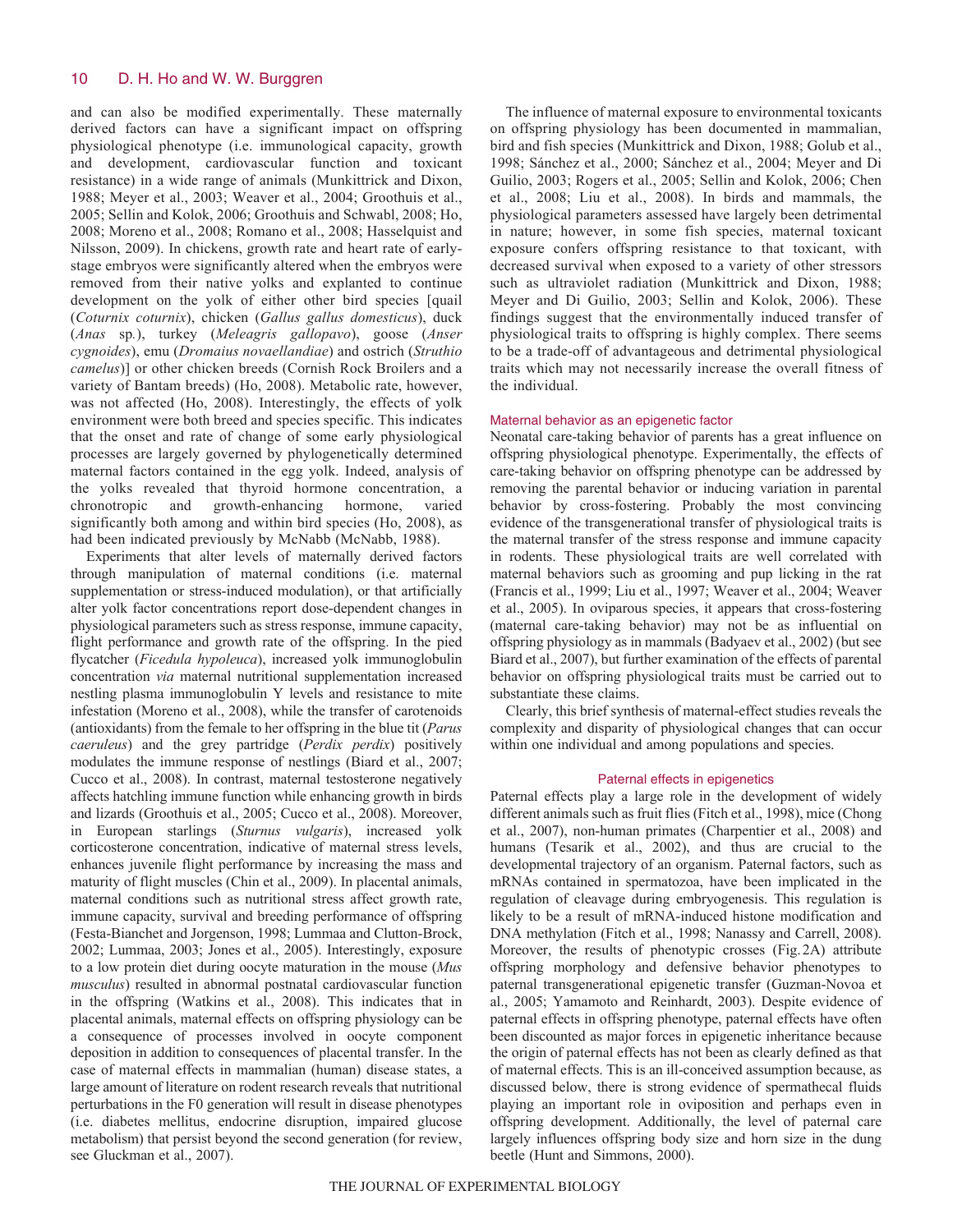Unfortunately, the majority of paternal-effect studies have focused on early embryonic mitotic division, cell number, general morphology and behavior, and very few have assessed potential influences on physiological parameters. Honest attempts have been made to assess the influence of paternal effects on physiological traits; however, morphology (i.e. otolith size) is often used as a corollary measure for a physiological trait (i.e. metabolic rate) (Yamamoto and Reinhardt, 2003). Further investigation of paternally induced epigenetic processes is highly warranted and should prove useful to understanding this component of epigenetics.

# **Exploring the unknowns of physiological epigenetic effects**

Some epigenetic investigations examine the proportion of the variation in offspring traits that is explained by direct genetic effects and parental effects. These include experimental approaches of genetic crosses and heritability estimates where a statistical model is utilized to calculate the percentage of variability accounted for by parental effects (Boycott and Diver, 1923; Bernard, 1996b; McAdam and Boutin, 2003; Wilson et al., 2005). In these cases, the provenance of the transgenerational epigenetic effect often remains unknown (or uninvestigated). Also, studies that assess offspring physiology after manipulating parental conditions/ environment (see Fig.2B) often do not directly identify the potential parental factors responsible for the physiological change (Schwerte et al., 2005; Yoder et al., 2006; Ho, 2008; Watkins et al., 2008). In zebrafish, for example, modulation of parental abiotic environment and nutrition confers increased resistance to the environmental stressor and alterations in cardiovascular parameters (stroke volume, heart rate, cardiac output and red blood cell concentration) to the subsequent generation (Schwerte et al., 2005; Ho, 2008). However, it remains unknown whether maternal or paternal effects, or some combination of the two, are responsible for the transferred physiological traits. Moreover, the specific factor/signal responsible for the changes observed in offspring physiology has yet to be determined.

Other studies have modulated maternal environment, *per se*, to investigate the effects it has on the subsequent generation, but have not identified the particular maternally derived factor responsible for the observed effects. For example, humidity resistance in dog ticks (*Dermacentor variabilis*) can be attributed to the environmental humidity that the female parent was exposed to during egg laying (Yoder et al., 2006), yet the particular mechanism of transfer remains elusive. Even the studies discussed above (see 'Maternal effects in epigenetics'), which have narrowed the origin of the effect to maternally derived egg factors, have yet to lead to identification of specific signals/mechanisms of physiological change (Munkittrick and Dixon, 1998; Badyaev et al., 2002; Sellin and Kolok, 2006; Ho, 2008; Watkins et al., 2008). For example, although maternal transfer of toxicants in oviparous species has been well documented (Donaldson et al., 1999; Elliot et al., 2005; Jaspers et al., 2005; Chen et al., 2008; Van den Steen et al., 2009), it has not been determined whether maternal transfer of copper (in fishes) or diazinon (in invertebrates) is responsible for the maternal effects on toxicant resistance observed (Munkittrick and Dixon, 1998; Sánchez et al., 2000; Sánchez et al., 2004; Sellin and Kolok, 2006).

Some studies have begun to provide exciting connections between mechanism and physiological phenotype. There are conclusive studies that identify histone methylation in offspring *via* maternal nutritional state or behavior as modes of transgenerational transfer of physiological traits such as glucose metabolism and stress responsivity in mice (Liu et al., 1997; Weaver et al., 2004; Weaver et al., 2005; Weaver et al., 2007) (see also Table2). Other studies have indirectly established a connection between nutritionally induced DNA methylation *via* DNA cytosine-5 methyltransferases and honeybee reproductive physiology and social behavior by assessing sexual/reproductive morphology (Kucharski et al., 2008). Furthermore, the genomic and nongenomic actions of maternally derived molecules such as hormones and carotenoids in offspring development have been implicated in long-lived maternal effects; most notably in birds (see 'Maternal effects in epigenetics'). However, given the considerable number of studies showing transgenerational transfer of physiological characteristics without a description of mechanism (and, conversely, those showing epigenetic mechanism without directly addressing its impact on physiological traits), we encourage the consideration of experimental approaches which bridge the gap between biochemical and molecular mechanism, physiological changes observed in the offspring, and the ecological and evolutionary implications of these changes. For example, chromatin remodeling *via* methylation and acetylation of histones and DNA is commonly hypothesized to be the likely candidate for epigenetic transfer of traits, but these and other modes of action previously discussed (i.e. self-sustaining feedback loop, structural inheritance, small RNAs) have not been as rigorously explored in animal models as they have in plant models (Johannes et al., 2008; Johannes et al., 2009; Reinders et al., 2009; Teixeira et al., 2009). Thus expansion of potential epigenetic mechanisms underlying transgenerational transfer of physiological traits would be of great value to the integration of physiological and epigenetic phenomena. Additionally, although maternal effects make up a large portion of documented epigenetic phenomena, the exact physiological impacts of maternally transmitted molecules on offspring are still under intense investigation. Overall, there is a tendency for scientists to use morphology as a predictor of physiology, thus curtailing the potential advance in direct physiological assessment of epigenetic effects. Another point of concern is the lack of formal consideration of ecological and evolutionary implications (or adaptive nature) in the experimental design of transgenerational transfer studies. This is largely due to the lack of experimental data on the underlying mechanisms of epigenetic phenomena, thus further emphasizing the need for a deeper understanding of mechanisms of epigenetic transfer of physiological traits.

# **How pervasive are epigenetics and non-genetic transgenerational transfer of phenotype in animal physiology?**

As evident from the preceding discussion of physiological epigenetics, there are numerous studies that either have been designed to test epigenetic physiological effects or, during their execution, have revealed physiological epigenetic influences. Much like some optical illusions that at first have to be pointed out but then are difficult to ignore, it is increasingly easy to see potential epigenetic influences in many aspects of animal physiology. If epigenetic effects are indeed pervasive, then this makes it all the more important that comparative physiologists have a thorough knowledge of the provenance of animals coming from animal suppliers, or of environmental fluctuations experienced by wildcaught animals. Even the use of genetically pure stocks may not guard against the induction of new phenotypes in their offspring through epigenetic effects, which both increases variation in the data and confounds its analysis. Additionally, developmentally related phenomena such as fetal programming of physiological and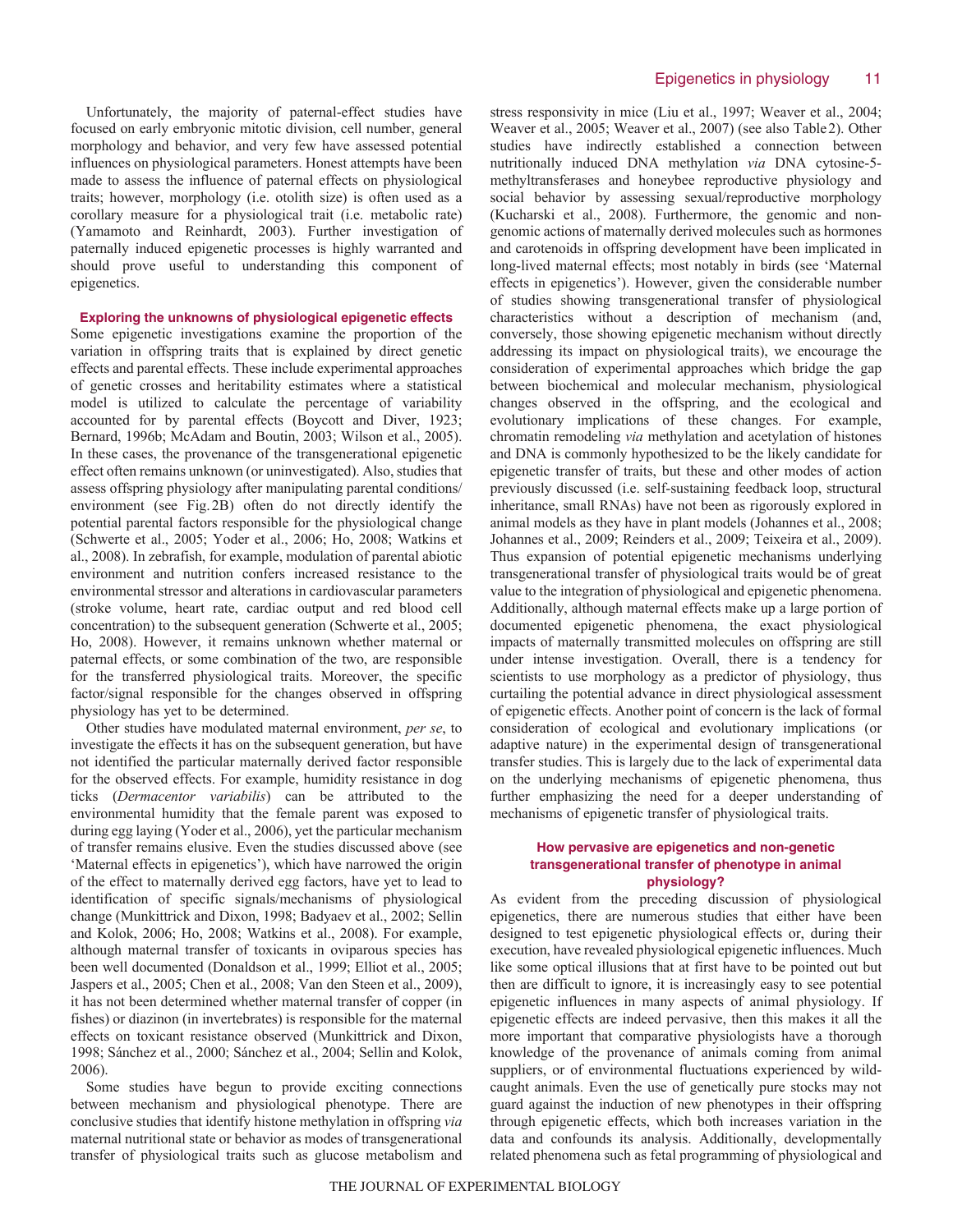biochemical phenotype, and physiological developmental plasticity could in some instances actually be attributed to epigenetic effects, or at the very least involve them [an introduction to the extensive literature can be found elsewhere (Gluckman and Hanson, 2005; Bezek et al., 2008; Gilbert and Epel, 2009)].

Epigenetics can be broadly pervasive not just in the single transgenenerational scenario but also through multiple generations – i.e. beyond the F1 generation as indicated in Fig.1. Anway and colleagues (Anway et al., 2005) report that a reduction in sperm count in rats induced by endocrine disruptors in the F0 male is still evident in the F4 generation. Epigenetic effects lasting 3–4 generations in mammals are not uncommon (Gluckman et al., 2007; Jablonka and Raz, 2009), but physiological effects into generations beyond this are rare or as yet unsubstantiated. However, epigenetic effects lasting 10–15 generations have been reported in insects and even up to 10–40 generations in the nematode *Caenorhabditis elegans* (see Jablonka and Raz, 2009). It will be very interesting to see whether physiological effects can persist over as many generations as morphological, biochemical or molecular effects, for example.

Sorting out non-genetic transmission of phenotype beyond the F1 generation is not as straightforward as one might imagine. Consider that an egg- or fetus-bearing adult female holds not only the F1 generation but also within that egg or fetus the germ-line of the F2 generation (Skinner, 2008; Jablonka and Raz, 2009). Similarly, an exposed male contains the germ line, if not the actual sperm, subsequently used in fertilization. Thus, for example, exposure to a stressor as an adult could influence the stressor responses of that adult's grandchildren without evoking elaborate, indirect epigenetic mechanisms, because the germ line from which they arose was also directly exposed to hypoxia (Fig.3). Jablonka and Raz (Jablonka and Raz, 2009) refer to this type of induced transmission as 'direct induction', a case in which a stimulus directly modifies the germ line epigenome but not the parental soma. To add to the complexity of epigenetic transmission, there are three other routes by which the induction of an inherited effect can occur from one generation to the next [for detailed discussion see Jablonka and Raz (Jablonka and Raz, 2009)]. Skinner (Skinner, 2008) has argued that transgenerational transfer of a phenotype can

only be confirmed by the appearance of a transferred phenotype in the F3 generation where neither the embryo nor its germ line was directly exposed to the stressor. Unfortunately, many studies of transgenerational transfer of physiological traits do not assess phenotypes beyond the F1 generation, leaving open only the potential of the transfer of epigenetic mechanisms as the inducing factor. Germ line exposure in animals has been implicated in multigenerational transfer of some human diseases, including cancers with a familial component (Gilbert and Epel, 2009; Jablonka and Raz, 2009; Fleming, 2008) and even the condition of obesity and some related forms of diabetes (Rampersaud et al., 2008). Notably, germ line exposure in the F0 generation is not an issue in plants where, unlike in animals, reproductive structures and their gametes do not form in the F1 generation until plant development is well underway.

#### **Additional mechanisms for transgenerational transfer?**

While DNA methylation, histone modification and, more recently, the regulatory role of non-coding RNAs are widely acknowledged mechanisms for non-genetically induced transgenerational transfer, the fact that detailed study of epigenetic phenomena is a fairly recent activity suggests that additional mechanisms are likely to be discovered. Indeed, the study of mammals that are able to alternate between two extremely different physiological states (i.e. hibernation) has shed some light on a wide array of potential epigenetic controls of metabolic rate suppression (Morin and Storey, 2009). Also consider, for example, that biologists generally assume that any paternal contribution to epigenetic effects is strictly through the germ line, because in many animals little other than the sperm and some modest amounts of supporting fluids are transferred at mating. Yet, in some insects the male packages his sperm into a large spermatheca that is transferred to the female at the time of mating. A variety of proteins, hormones and other bioactive materials produced by the male reproductive accessory glands of insects form an integral part of the spermathecal contents. Using radioactive labels, these materials have been tracked in the female hemolymph and beyond to the ovary, where among other actions they can stimulate oviposition in the female (Kaulenas, 1992; Gillott, 2003). We speculate that it is also possible that these



Fig. 3. Consideration of epigenetics in the context of embryonic and germ line exposure to a stressor in animals. In Example no. 1, offspring beginning with the F1 generation have never been exposed to the stressor. In Example no. 2, however, the fact that the female was pregnant when exposed to the stressor means that her embryos and the embryos' germ lines all experienced the stressor, a direct exposure that only disappears with the F3 generation.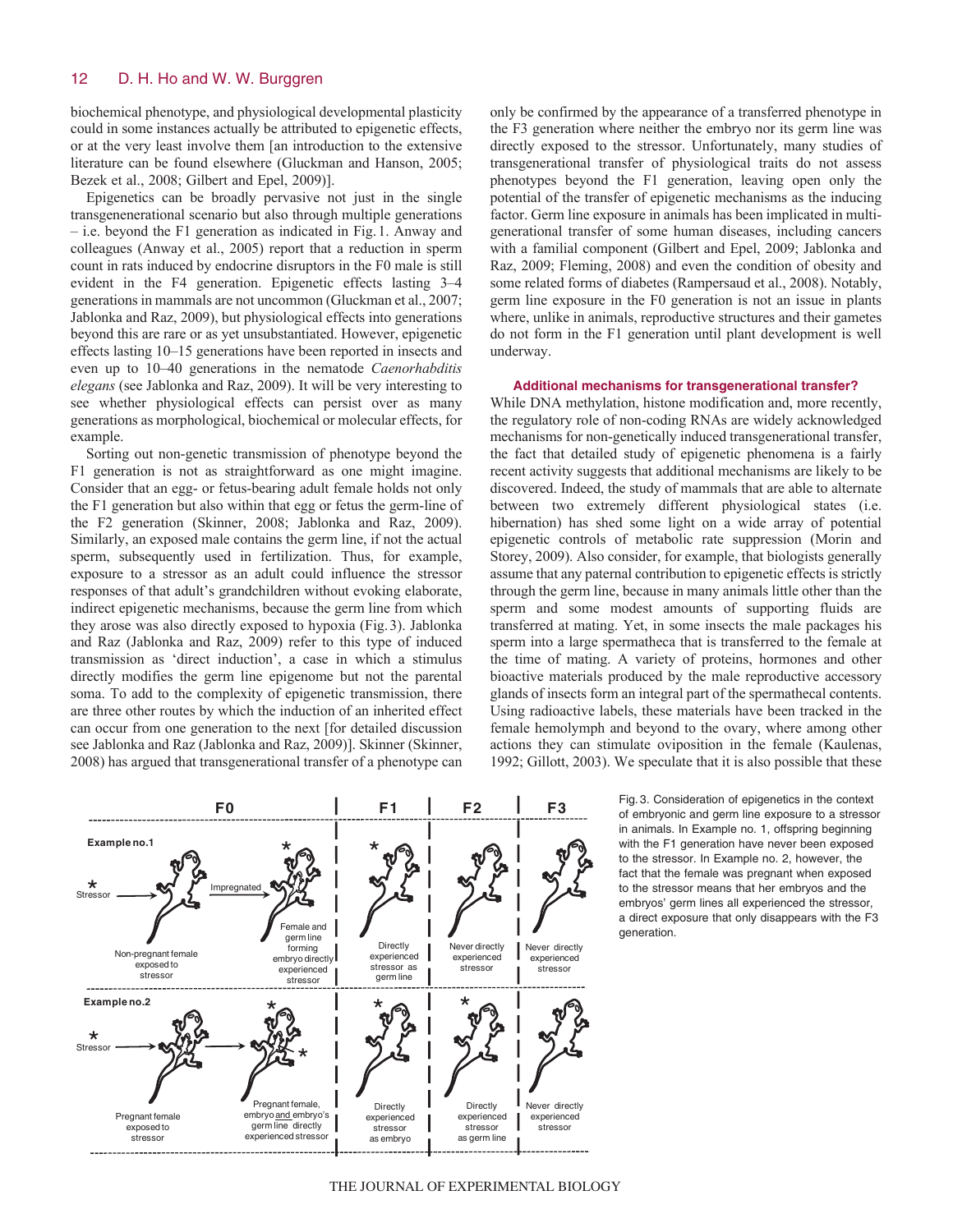bioactive molecules could be incorporated into the embryo and persist into subsequent generations. There, they could have direct epigenetic influences on phenotype (e.g. an endocrine effect rather than a DNA methylation effect), eventually 'diluting out' and falling below the effective concentration. A large transfer of fluid at mating is characteristic of some insects but not, for example, of vertebrates, highlighting the need for animal physiologists to be alert for novel mechanisms of transgenerational transfer.

#### **The 'genetics' of physiological epigenetics**

Epigenetic phenomena are typically portrayed separately from direct genetic phenomena, and we continue this trend in Fig.1. Yet, while the field of epigenetics distinguishes itself from that of genetics, there are potential interactions between the genome and the epigenome that have important implications for evolutionary biology in general [first extensively discussed by Jablonka and Lamb (Jablonka and Lamb, 1995) and later expanded upon by them (Jablonka and Lamb, 2005) and by Pigliucci (Pigliucci, 2007)], and human disease mechanisms specifically (e.g. Esteller, 2007). Two interesting components of the interaction between epigenetics and genetics are the potential of epigenetic marks (i.e. change in chromatin structure) to influence the probability of mutation, transposition and/or recombination of DNA sequence (see Jablonka and Lamb, 1995), and the predisposition of a gene to be selected due to environmentally induced epigenetic marks imposed upon it (see Jablonka and Lamb, 2005). Additionally, damage to DNA potentially leads to heritable epigenetic marks (Jablonka and Raz, 2009). Now, also consider that, at the most basic level, all of the mechanisms that enable epigenetic effects are already incorporated into an organism's genome and are themselves subject to evolution (Mohn and Schübeler, 2009). That is, differences in the extent to which different species show epigenetic phenomena are themselves potential adaptations resulting directly from natural selection. For example, consider Species A producing an inherently larger transgenerational effect than Species B as a result of the same environmental stimulus. If that response is beneficial (i.e. results in better offspring survival in the face of that stimulus), then the ability to show a larger epigenetic transgenerational transfer of phenotype is, itself, an inherited characteristic. To clarify, it is not the effect that evolves but the ability to show the effect, as evident in the linkage between epigenetics/epigenome and genetics/genome in Fig.1. Whether there are true 'epigenetic genes' (as distinct from genes that code for components of the epigenetic mechanisms) remains to be determined. Future studies exploring the interplay of epigenome and genome should prove interesting (if complex!).

#### **Conclusions**

Epigenetics is at a crossroads, with a rapidly growing literature that currently co-mingles multiple mechanisms, a variety of definitions, and different levels of effect (molecular, cellular, organismal). Against this complex backdrop, epigenetics and transgenerational transfer are beginning to be a focus in physiological studies, a trend we anticipate will keep growing. As more and more physiological studies begin to look at the transgenerational transfer of physiological traits, it will become increasingly important to distinguish transgenerational epigenetic transfer from simpler nongenomic effects, and both of these from genetic effects. This will require the actual incorporation of epigenetics into the interpretation and design of future experiments.

The true reach of transgenerational transfer of traits through epigenetic mechanisms will likely be demonstrated in the near future. In the meantime, we should guard against unrecognized epigenetic effects introducing additional variation into physiological studies. Simply controlling for, or at least verifying, the generational history of the animal populations being studied can help reduce undesirable variation. This will ensure that physiological effects are not emerging from the expression of epigenetic phenomena. More than just guarding against epigenetic influences, however, we can extend the number of studies that actually explore epigenetics, especially when considering issues of adaptation and fitness.

#### **Acknowledgements**

We are grateful to the USA National Science Foundation for an operating grant to W.W.B.

#### **References**

- **Anway, M. D., Cupp, A. S., Uzumcu, M. and Skinner, M. K.** (2005). Epigenetic transgenerational actions of endocrine disruptors and male fertility. Science **308**, 1466-1469.
- **Badyaev, A. V. and Uller, T.** (2009). Parental effects in ecology and evolution: mechanisms, processes and implications. Philos. Trans. R. Soc. Lond. B Biol. Sci. **364**, 1169-1177.
- **Badyaev, A. V., Hill, G. E., Beck, M. L., Dervan, A. A., Duckworth, R. A., McGraw, K. J., Nolan, P. M. and Whittingham, L. A.** (2002). Sex-biased hatching order and adaptive population divergence in a passerine bird. Science **295**, 316-318.
- **Baghbanzadeh, A. and Decuypere, E.** (2008). Ascites syndrome in broilers: physiological and nutritional perspectives. Avian Pathol. **37**, 117-126.
- **Bender, J.** (2004). DNA methylation and epigenetics. Annu. Rev. Plant Biol. **55**, 41-68.
- **Berger, F. and Gaudin, V.** (2003). Chromatin dynamics and Arabidopsis development. Chromosome Res. **11**, 277-304.
- **Bernardo, J.** (1996a). Maternal effects in animal ecology. Am. Zool. **36**, 83-105.
- Bernardo, J. (1996b). The particular maternal effect of propagule size, especially egg size: patterns, models, quality of evidence and interpretations. Am. Zool. **36**, 216- 236.
- **Bezek, S., Ujhazy, E., Dubovicky, M. and Mach, M.** (2008). Nongenomic memory of foetal history in chronic diseases development. Neuro. Endocrinol. Lett. **29**, 620- 626.
- **Biard, C., Surai, P. F. and Møller, A. P.** (2007). An analysis of pre- and posthatching maternal effects mediated by carotenoids in the blue tit. J. Evol. Biol. **20**,
- 326-339. **Bird, A.** (2002). DNA methylation patterns and epigenetic memory. Genes Dev. **16**, 6-
- 21. **Bird, A.** (2007). Perceptions of epigenetics. Nature **447**, 396-398.
- 
- **Bossdorf, O., Richards, C. L. and Pigliucci, M.** (2008). Epigenetics for ecologists. Ecol. Lett. **11**, 106-115.
- **Boulinier, T. and Staszewski, V.** (2008). Maternal transfer of antibodies: raising immune-ecology issues. Trends Ecol. Evol. **23**, 282-288.
- **Boycott, A. E. and Diver, C.** (1923). On the inheritance of sinistrality in Limnea peregra. Proc. R. Soc. Lond. B **95**, 207-213.
- **Boyko, A. and Kovalchuk, I.** (2008). Epigenetic control of plant stress response. Environ. Mol. Mutagen. **49**, 61-72.
- **Briana, D. D. and Malamitsi-Puchner, A.** (2009). Intrauterine growth restriction and adult disease: the role of adipocytokines. Eur. J. Endocrinol. **160**, 337-347.
- **Calta, M.** (2001). The effect of egg size on yolk utilization and growth of rainbow trout alevins (Oncorhynchus mykiss Walbaum). Acta. Biol. Hung. **52**, 117-123.
- **Cameron, N. M., Shahrokh, D., Del Corpo, A., Dhir, S. K., Szyf, M., Champagne, F. A. and Meaney, M. J.** (2008). Epigenetic programming of phenotypic variations in reproductive strategies in the rat through maternal care. J. Neuroendocrinol. **20**, 795- 801.
- **Cañestro, C., Yokoi, H. and Postlethwait, J. H.** (2007). Evolutionary developmental biology and genomics. Nat. Rev. Genet. **8**, 932-942.
- **Carroll, S. B.** (2008). Evo-devo and an expanding evolutionary synthesis: a genetic theory of morphological evolution. Cell **134**, 25-36.
- **Champagne, F. A. and Curley, J. P.** (2009). Epigenetic mechanisms mediating the long-term effects of maternal care on development. Neuro. Biobehav. Rev. **33**, 593- 600.
- **Chan, S. Y., Vasilopoulou, E. and Kilby, M. D.** (2009). The role of the placenta in thyroid hormone delivery to the fetus. Nat. Clin. Pract. Endocrinol. Metab. **5**, 45-54.
- **Charpentier, M. J. E., Van Horn, R. C., Altmann, J. and Alberts, S. C.** (2008). Paternal effects on offspring fitness in a multimale primate society. Proc. Natl. Acad. Sci. USA **105**, 1988-1992.
- **Chen, Y., Sible, J. C. and McNabb, F. M. A.** (2008). Effects of maternal exposure to ammonium perchlorate on thyroid function and the expression of thyroid-responsive genes in Japanese quail embryos. Gen. Comp. Endocrinol. **159**, 196-207.
- **Cheverud, J. M., Hager, R., Roseman, C., Fawcett, G., Wang, B. and Wolf, J. B.** (2008). Genomic imprinting effects on adult body composition in mice. Proc. Natl. Acad. Sci. USA **105**, 4253-4258.
- **Chin, E. H., Love, O. P., Verspoor, J. J., Williams, T. D., Rowley, K. and Burness, G.** (2009). Juveniles exposed to embryonic corticosterone have enhanced flight performance. Proc. Biol. Sci. **276**, 499-505.
- **Chong, S., Vickaryous, N., Ashe, A., Zamudio, N., Youngson, N., Hemley, S., Stopka, T., Skoultchi, A., Matthews, J., Scott, H. S., de Kretser, D., O'Bryan, M., Blewitt, M. and Whitelaw, E.** (2007). Modifiers of epigenetic reprogramming show paternal effects in the mouse. Nat. Genet. **39**, 614-622.
- **Costa, F. F.** (2008). Non-coding RNAs, epigenetics and complexity. Gene **410**, 9-17.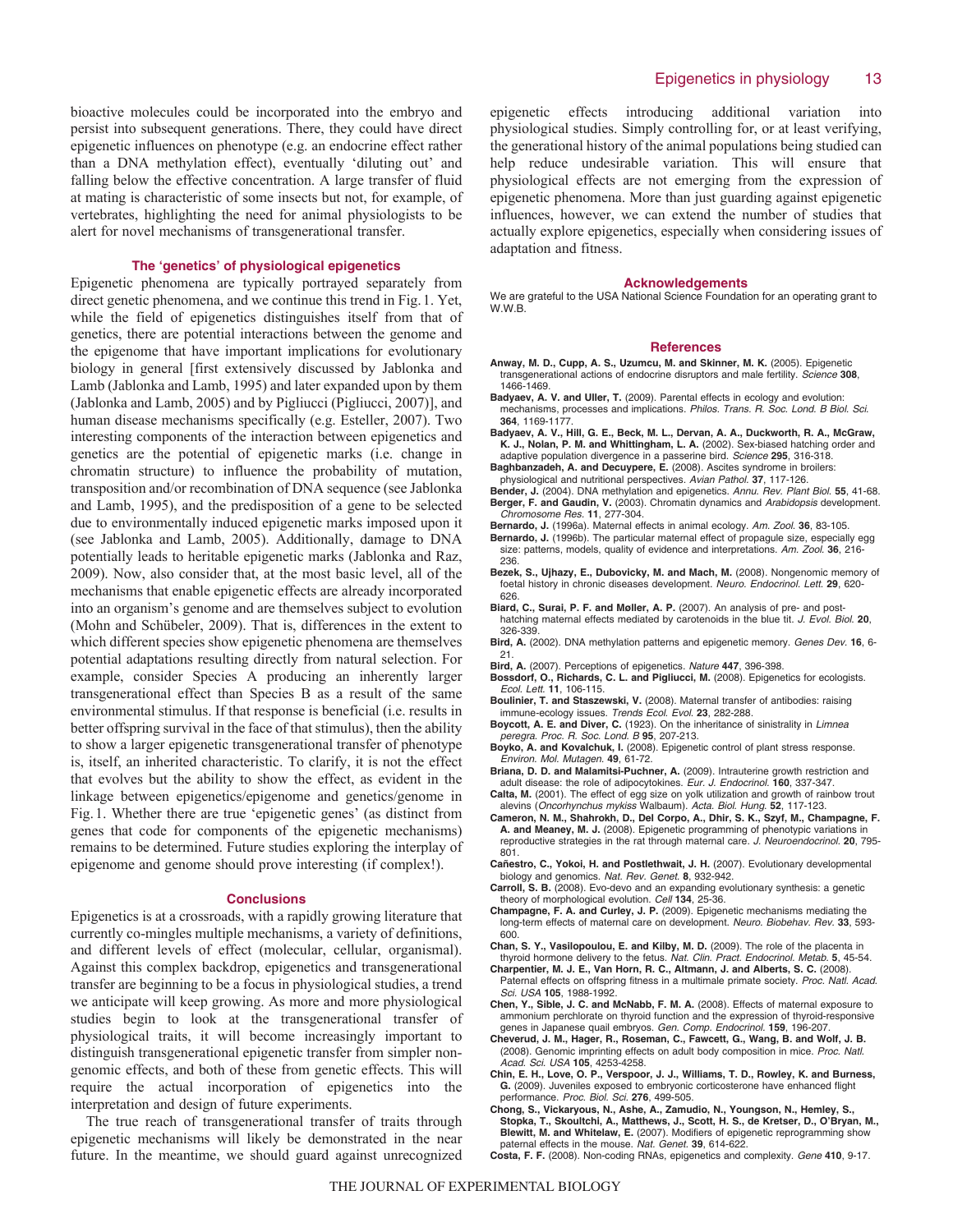- **Cucco, M., Guasco, B., Malacarne, G., Ottonelli, R. and Tanvez, A.** (2008). Yolk testosterone levels and dietary carotenoids influence growth and immunity of grey partridge chicks. Gen. Comp. Endocrinol. **156**, 418-425.
- **Darnaudéry, M. and Maccari, S.** (2008). Epigenetic programming of stress response in male and female rats by prenatal restraint stress. Brain Res. Rev. **57**, 571-585. **Djupedal, I. and Ekwall, K.** (2009). Epigenetics: heterochromatin meets RNAi. Cell
- Res. **3**, 282-295. **Donaldson, G. M., Shutt, J. L. and Hunter, P.** (1999). Organochlorine contamination in bald eagle eggs and nestling from the Canadian Great Lakes. Arch. Environ. Contam. Toxicol. **36**, 70-80.
- **Donohue, K.** (2009). Completing the cycle: maternal effects as missing link in plant life histories. Phil. Trans. R. Soc. B **364**, 1059-1074.
- **Drake, A. J., Walker, B. R. and Seckle, J. R.** (2005). Intergenerational consequences of fetal programming by in utero exposure to glucocorticoids in rats. Am. J. Physiol. **288**, R34-R38.
- **Dzialowski, E. M. and Sotherland, P. R.** (2004). Maternal effects of egg size on emu Dromaius novaehollandiae egg composition and hatchling phenotype. J. Exp. Biol. **207**, 597-606.
- **Dzialowski, E. M., Reed, W. L. and Sotherland, P. R.** (2009). Effects of egg size on double-crested cormorant (Phalacrocorax auritus) egg composition and hatchling
- phenotype. Comp. Biochem. Physiol. A Mol. Integr. Physiol. **152**, 262-267. **Elliot, J. E., Wilson, L. K. and Wakeford, B.** (2005). Polybrominated diphenyl ether trends in eggs of marine and freshwater birds from British Columbia, Canada, 1979- 2002. Environ. Sci. Technol. **39**, 5584-5591.
- **Esteller, M.** (2007). Epigenetics provides a new generation of oncogenes and tumoursuppressor genes. Br. J. Cancer. **96** Suppl., R26-R30.
- **Feil, R.** (2008). Epigenetics, an emerging discipline with broad implications. C. R. Biol. **331**, 837-843.

**Festa-Bianchet, M. and Jorgenson, J. T.** (1998). Selfish mothers: reproductive

- expenditure and resource availability in bighorn ewes. Behav. Ecol. **9**, 144-150. **Fidlerová, H., Kalinová, J., Blechová, M., Velek, J. and Ra**s**ka, I.** (2009). A new epigenetic marker: the replication-coupled, cell cycle-dependent, dual modification of the histone H4 tail. J. Struct. Biol. **167**, 76-82.
- **Finkler, M. S., Van Orman, J. B. and Sotherland, P. R.** (1998). Experimental manipulation of egg quality in chickens: influence of albumen and yolk on the size and body composition of near-term embryos in a precocial bird. J. Comp. Physiol. B **168**, 17-24.
- **Fitch, K. R., Yasuda, G. K., Owens, K. N. and Wakimoto, B. T.** (1998). Paternal effects in Drosophila: implications for mechanisms of early development. Curr. Top. Dev. Biol. **38**, 1-34.
- **Fleming, J. L., Huang, T. H. and Toland, A. E.** (2008). The role of parental and grandparental epigenetic alterations in familial cancer risk. Cancer Res. **68**, 9116- 9121.
- **Francis, D., Diorio, J., Liu, D. and Meaney, M. J.** (1999). Nongenomic transmission across generations of maternal behavior and stress responses in the rat. Science **286**, 1155-1158.
- **Freeman, G. and Lundelius, J. W.** (1982). The developmental genetics of dextrality and sinistrality in the gastropod Lymnaea peregra. Roux Arch. Dev. Biol. **191**, 69-83.
- **Fu, Q., Yu, X., Callaway, C. W., Lan, R. H. and McKnight, R. A.** (2009). Epigenetics: intrauterine growth retardation (IUGR) modifies the histone code along the rat hepatic IGF-1 gene. FASEB J. **23**, 2438-2449.
- **Galloway, L. F. and Etterson, J. R.** (2007). Transgenerational plasticity is adaptive in the wild. Science **318**, 1134-1136.
- **Gilbert, S. E. and Epel, D.** (2009). Ecological Developmental Biology. Sunderland, Massachusetts: Sinauer Associates, Inc.
- **Gillott, C.** (2003). Male accessory gland secretions: modulators of female reproductive physiology and behavior. Annu. Rev. Entomol. **48**, 163-184.
- **Gluckman, P. D. and Hanson, M. A.** (2005). The Fetal Matrix: Evolution,
- Development, And Disease. Cambridge University Press: Cambridge. **Gluckman, P. D., Hanson, M. A. and Beedle, A. S.** (2007). Non-genomic transgenerational inheritance of disease risk. BioEssays **29**, 145-154.
- **Golub, M. S., Macintosh, M. S. and Baumrind, N.** (1998). Developmental and
- reproductive toxicity of inorganic arsenic: animal studies and human concerns. J. Toxicol. Environ. Health B. Crit. Rev. **1**, 199-241. **Grant-Downton, R. T. and Dickinson, H. G.** (2006). Epigenetics and its implications
- for plant biology 2. The 'epigenetic epiphany': epigenetics, evolution and beyond. Ann. Bot. (Lond.) **97**, 11-27.
- **Grendrel, A. V. and Colot, V.** (2005). Arabidopsis epigenetics: when RNA meets chromatin. Curr. Opin. Plant Biol. **8**, 142-147.
- **Griesemer, J.** (2002). What is "epi" about epigenetics? Ann. N. Y. Acad. Sci. **981**, 97- 110.
- **Groenendijk, B. C., Van der Heiden, K., Hierck, B. P. and Poelmann, R. E.** (2007). The role of shear stress on ET-1, KLF2, and NOS-3 expression in the developing cardiovascular system of chicken embryos in a venous ligation model. Physiology **22**, 380-389.
- **Groothuis, T. G. and Schwabl, H.** (2008). Hormone-mediated maternal effects in birds: mechanisms matter but what do we know of them? Philos. Trans. R. Soc. Lond. B. Biol. Sci. **363**, 1647-1661.
- **Groothuis, T. G., Müller, W., von Engelhardt, N., Carere, C. and Eising, C.** (2005). Maternal hormones as a tool to adjust offspring phenotype in avian species. Neurosci. Biobehav. Rev. **29**, 329-352.
- **Gurrieri, F. and Accadia, M.** (2009). Genetic imprinting: the paradigm of Prader-Willi and Angelman syndromes. Endocr. Dev. **14**, 20-28.
- **Guzman-Novoa, E., Hunt, G. J., Page, R. E., Uribe-Rubio, J. L., Prieto-Merlos, D. and Becerra-Guzman, F.** (2005). Paternal effects on the defensive behavior of honeybees. J. Hered. **96**, 376-380.
- **Hager, R., Cheverud, J. M. and Wolf, J. B.** (2008). Maternal effects as the cause of parent-of-origin effects that mimic genomic imprinting. Genetics **178**, 1755-1762. Hardy, A. C. (1951). Introduction To Garstang W. Larval Forms, pp. 8-9. Oxford: Blackwell.
- **Hasselquist, D. and Nilsson, J. A.** (2009). Maternal transfer of antibodies in vertebrates: trans-generational effects on offspring immunity. Philos. Trans. R. Soc. Lond. B. Biol. Sci. **364**, 51-60.
- **Henry, J. R. and Harrison, J. F.** (2004). Plastic and evolved responses of larval tracheae and mass to varying atmospheric oxygen content in Drosophila melanogaster. J. Exp. Biol. **207**, 3559-3567.
- **Herrera, B. M., Ramagopalan, S. V., Lincoln, M. R., Orton, S. M., Chao, M. J., Sadovnick, A. D. and Ebers, G. C.** (2008). Parent-of-origin effects in MS: observations from avuncular pairs. Neurology **71**, 799-803.
- **Ho, D. H.** (2008). Morphological and physiological developmental consequences of parental effects in the chicken embryo (Gallus gallus domesticus) and the zebrafish larva (Danio rerio). Diss: University of North Texas.
- **Howie, G. J., Sloboda, D. M., Kamal, T. and Vickers, M. H.** (2009). Maternal nutritional history predicts obesity in adult offspring independent of postnatal diet. J. Physiol. **587**, 905-915.
- **Hunt, J. and Simmons, L. W.** (2000). Maternal and paternal effects on offspring phenotype in the dung beetle Onthophagus taurus. Evolution **54**, 936-941.
- **Jablonka, E. and Lamb, M. J.** (1995). Epigenetic Inheritance And Evolution: The Lamarckian Dimension. Oxford: Oxford University Press.
- Jablonka, E. and Lamb, M. J. (2002). The changing concept of epigenetics. Ann. N. Y. Acad. Sci. **981**, 82-96.
- **Jablonka, E. and Lamb, M. J.** (2005). Evolution In Four Dimensions: Genetic, Epigenetic, Behavioral, and Symbolic Variation In The History Of Life. Cambridge, **MA: MIT Press**
- Jablonka, E. and Lamb, M. J. (2007a). Précis of Evolution In Four Dimensions. Behav. Brain Sci. **30**, 353-365.
- **Jablonka, E. and Lamb, M. J.** (2007b). Bridging the gap: the developmental aspects of evolution. Behav. Brain Sci. **30**, 378-392.
- **Jablonka, E. and Raz, G.** (2009). Transgenerational epigenetic inheritance: Prevalence, mechanisms, and implications for the study of heretic and evolution. Quart. Rev. Biol. **84**, 131-176.
- **Janzen, F. J., Wilson, M. E., Tucker, J. K. and Ford, S. P.** (2002). Experimental manipulation of steroid concentrations in circulation and in egg yolks of turtles. J. Exp. Biol. **293**, 58-66.
- **Jarvis, J. P., Kenney-Hunt, J., Ehrich, T. H., Pletscher, L. S., Semenkovich, C. F. and Cheverud, J. M.** (2005). Maternal genotype affects adult offspring lipid, obesity, and diabetes phenotypes in LGXSM recombinant inbred strains. J. Lipid Res. **46**, 1692-1702.
- **Jaspers, V., Covaci, A., Maervoet, J., Dauwe, T., Voorspoels, S., Schepens, P. and Eens, M.** (2005). Brominated flame retardants and organochlorine pollutants in eggs of little owls (Athene noctua) from Belgium. Environ. Pollut. **136**, 81-88.
- **Johannes, F., Colot, V. and Jansen, R. C.** (2008). Epigenome dynamics: a quantitative genetics perspective. Nat. Rev. Genet. **9**, 883-890.
- **Johannes, F., Porcher, E., Teixeira, F. K., Saliba-Colombani, V., Simon, M., Agier, N., Bulski, A., Albuisson, J., Heredia, F., Audigier, P. et al.** (2009). Assessing the impact of transgenerational epigenetic variation on complex traits. PLoS Genet. **5**, e1000530.
- **Jones, O. R., Crawley, M. J., Pilkington, J. G. and Pemberton, J. M.** (2005). Predictors of early survival in Soay sheep: cohort-, maternal- and individual-level variation. Proc. R. Soc. Lond. B **272**, 2619-2625.
- **Jones, P. A. and Takai, D.** (2002). The role of DNA methylation in mammalian epigenetics. Science **293**, 1068-1070.
- **Kaulenas, M. S.** (1992). Insect Accessory Reproductive Structures. Function, Structure, and Development. New York: Springer-Verlag.
- **Kiefer, J. C.** (2007). Epigenetics in development. Dev. Dyn. **236**, 1144-1156.
- **Klutz, M., Brockmann, D. and Lohmann, D. R.** (2002). A parent-of-origin effect in two families with retinoblastoma is associated with a distinct splice mutation in the RB1 gene. Am. J. Hum. Genet. **71**, 174-179.
- **Krause, B., Sobrevia, L. and Casenello, P.** (2009). Epigenetics: new concepts of old phenomena in vascular physiology. Curr. Vasc. Pharmacol. **7**, 513-520.
- **Kucharski, R., Maleszka, J., Foret, S. and Maleszka, R.** (2008). Nutritional control of reproductive status in honeybees via DNA methylation. Science **319**, 1827-1830.
- **Kuzawa, C. W. and Sweet, E.** (2009). Epigenetics and the embodiment of race: developmental origins of US racial disparities in cardiovascular health. Am. J. Hum. Biol. **21**, 2-15.
- **Lacey, E.** (1998). What is an adaptive environmentally induced parental effect? In Maternal Effects As Adaptations (ed. T. A. Mousseau and C. W. Fox). Oxford: Oxford University Press.
- **Lam, I. K. and Wang, W. X.** (2006). Transgenerational retention and maternal transfer of selenium in Daphia magna. Environ. Toxicol. Chem. **25**, 2519-2525.
- **Lamarck, J. B.** (1809). Philosophie Zoologique, Ou Exposition Des Considérations Relatives À L'histoire Naturelle Des Animaux. Paris: Dentu.
- **Law, J. A. and Jacobsen, S. E.** (2009). Dynamic DNA methylation. Science **323**, 1568-1569.
- **Lemos, B., Landry, C. R., Fontanillas, P., Renn, S. C. P., Kulathinal, R., Brown, K. M. and Hartl, D. L.** (2008). Evolution of genomic expression. In Evolutionary Genomics and Proteomics (ed. M. Pagel and A. Pomiankowski). Sunderland, MA USA: Sinauer Associates.
- **Liu, D., Diorio, J., Tannenbaum, B., Caldji, C., Francis, D., Freedman, Al., Sharma, S., Pearson, D., Plotsky, P. M. and Meaney, M. J.** (1997). Maternal care, hippocampal glucocorticoid receptors, and hypothalamic-pituitary-adrenal responses to stress. Science **277**, 1659-1662.
- **Liu, J., Cox, S. B., Beall, B., Brunjes, K. J., Pan, X., Kendall, R. J., Anderson, T. A., McMurry, S. T., Cobb, G. P. and Smith, P. N.** (2008). Effects of HMX exposure upon metabolic rate of northern bobwhite quail (Colinus virginianus) in ovo. Chemosphere **71**, 1945-1949.
- **Lopez, J., Percharde, M., Coley, H. M., Webb, A. and Crook, T.** (2009). The context and potential of epigenetics in oncology. Br. J. Cancer **100**, 571-577.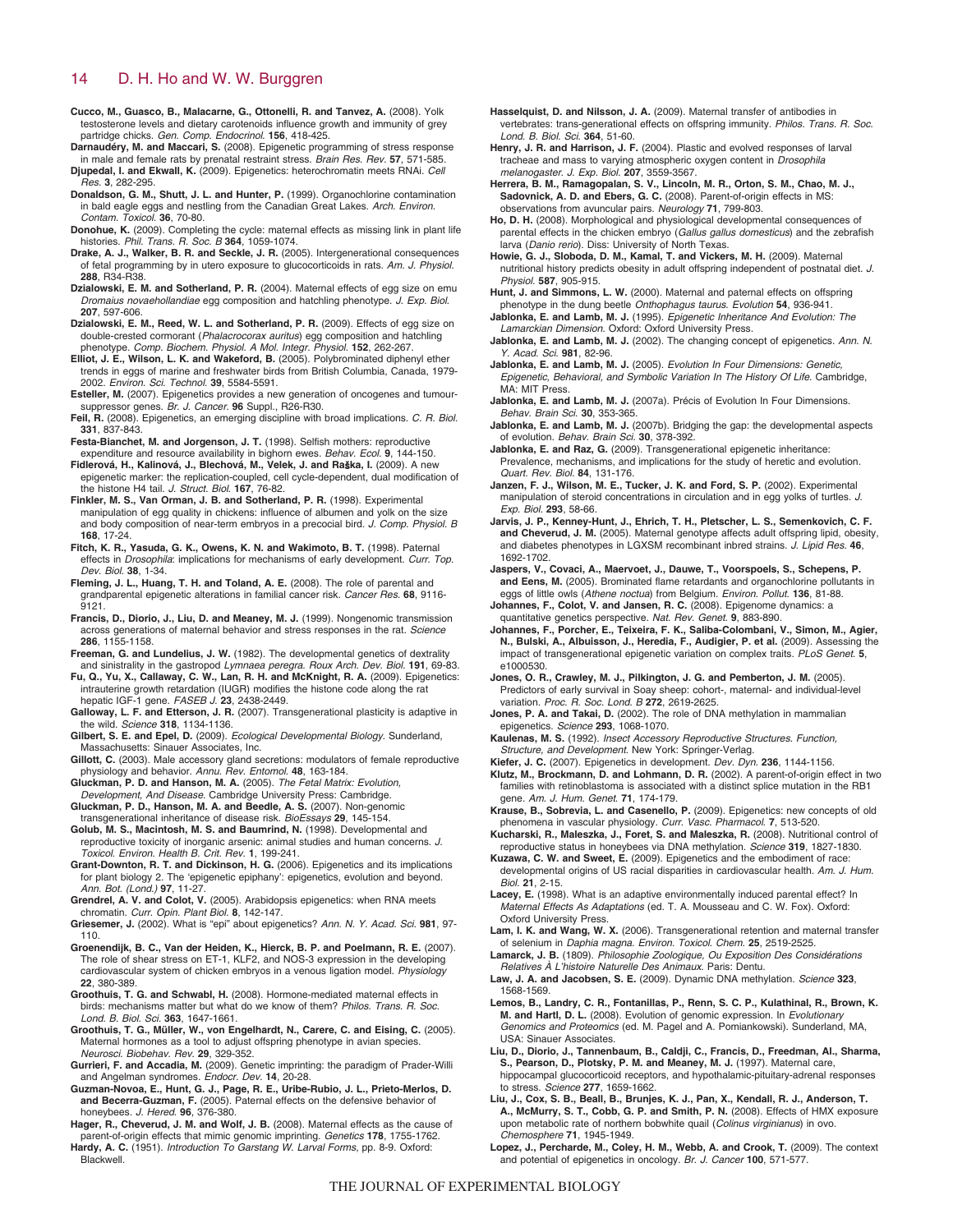- **Lummaa, V.** (2003). Early developmental condtions and reproductive success in humans: downstream effects of prenatal famine, birthweight, and timing of birth. Am. J. Hum. Biol. **15**, 370-379.
- **Lummaa, V. and Clutton-Brock, T. H.** (2002). Early development, survival and reproduction in humans. Trends Ecol. Evol. **17**, 141-147.
- **Luschnig, S., Moussian, B., Krauss, J., Desjeux, I., Perkovic, J. and Nüsslein-Volhard, C.** (2004). An F1 genetic screen for maternal-effect mutations affecting embryonic pattern formation in Drosophila melanogaster. Genetics **167**, 325-342. **Lysenko, T.** (1948). The Science Of Biology Today. New York: International Publishers.
- **Maleszka, R.** (2008). Epigenetic integration of environmental and genomic signals in honey bees: the critical interplay of nutritional, brain and reproductive networks. Epigenetics **3**, 188-192.
- **Malual, A. G., Hassanali, A., Torto, B., Assad, Y. O. and Njagi, P. G.** (2001). The nature of the gregarizing signal responsible for maternal transfer of phase to the
- offspring in the desert locust Schistocerca gregaria. J. Chem. Ecol. **27**, 1423-1435. **Marquis, O., Massot, M. and Le Galliard, J. F.** (2008). Intergenerational effects of climate generate cohort variation in lizard reproductive performance. Ecology **89**, 2575-2583.
- **Marshall, D. J.** (2008). Transgenerational plasticity in the sea: context-dependent maternal effects across the life history. Ecology **89**, 418-427.
- **Martienssen, R. A. and Colot, V.** (2001). DNA methylation and epigenetic inheritance in plants and filamentous fungi. Science **293**, 1070-1074.
- **Mastorci, F., Vicentini, M., Viltart, O., Manghi, M., Graiani, G., Quaini, F., Meerlo, P., Nalivaiko, E., Maccari, S. and Sgoifo, A.** (2009). Long-term effects of prenatal stress: changes in adult cardiovascular regulation and sensitivity to stress. Neurosci. Biobehav. Rev. **33**, 191-203.
- **McAdam, A. G. and Boutin, S.** (2003). Effects of food abundance on genetic and maternal variation in the growth rate of juvenile red squirrels. J. Evol. Biol. **16**, 1249- 1256.
- **McNabb, F. M.** (1988). Peripheral thyroid hormone dynamics in precocial and altricial avian development. Am. Zool. **28**, 427-440.
- **Meyer, J. N. and Di Guilio, R. T.** (2003). Heritable adaptation and fitness costs in killifish (Fundulus heteroclitus) inhabiting a polluted estuary. Ecological Appl. **13**, 490-503.
- **Mohn, F. and Schübeler, D.** (2009). Genetics and epigenetics: stability and plasticity during cellular differentiation. Trends Genet. **25**, 129-136.

**Molinier, J., Ries, G., Zipfel, C. and Hohn, B.** (2006). Transgenerational memory of stress in plants. Nature **442**, 1046-1049.

**Mondor, E. B., Rosenheim, J. A. and Addicott, J. F.** (2005). Predator-induced transgenerational phenotypic plasticity in the cotton aphid. Oecologia **142**, 104-108.

**Moreno, J., Lobato, E., Morales, J., Merino, S., Martinez-De La Puente, J. and Tomas, G.** (2008). Pre-laying nutrition mediates maternal effects on offspring immune capacity and growth in the pied flycatcher. Oecologia **156**, 727-735.

- **Morin, P. and Storey, K.** (2009). Mammalian hibernation: differential gene expression and novel application of epigenetic controls. Int. J. Dev. Biol. **53**, 433-442.
- **Mousseau, T. A. and Fox, C. W.** (ed.) (1998). Maternal Effects As Adaptations. New York: Oxford University Press.
- **Mousseau, T. A., Uller, T., Wapstra, E. and Badyaev, A. V.** (2009). Evolution of maternal effects: past and present. Phil. Trans. R. Soc. B **364**, 1035-1038.
- **Munkittrick, K. R. and Dixon, D. G.** (1988). Evidence for a maternal yolk factor associated with increased tolerance and resistance of feral white sucker (Catostomus commersoni) to waterborne copper. Ecotoxicol. Environ. Saf. **15**, 7-20.
- **Nanassy, L. and Carrell, D. T.** (2008). Paternal effects on early embryogenesis. J. Exp. Clin. Ass. Reprod. **5**: 2. doi:10.1186/1743-1050-5-2
- **Ng, R. K. and Gurdon, J. B.** (2005). Epigenetic memory of active gene transcription is inherited through somatic cell nuclear transfer. Proc. Natl. Acad Sci. USA **102**, 1957- 1962.
- **Ng, R. K., Dean, W., Dawson, C., Lucifero, D., Madeja, Z., Reik, W. and Hemberger, M.** (2008). Epigenetic restriction of embryonic cell lineage fate by methylation of Elf5. Nat. Cell Biol. **10**, 1280-1290.
- **Nüsslein-Volhard, C., Frohnhofer, H. G. and Lehmann, R.** (1987). Determination of anteroposterior polarity in Drosophila. Science **238**, 1675-1681.
- **Orta, M. L., Mateos, S. and Cortés, F.** (2009). DNA demethylation protects from cleavable complex stabilization and DNA strand breakage induced by the topoisomerase type I inhibitor camptothecin. Mutagenesis **24**, 237-244.
- **Pakdel, A., Van Arendonk, J. A. M., Vereijken, A. L. J. and Bovenhuis, H.** (2002). Direct and maternal genetic effects for ascites-related traits in broilers. Poult. Sci. **81**, 1273-1279.
- **Peedicayil, J.** (2001). The importance of cultural inheritance. Med. Hyp. **56**, 158-159. **Pigliucci, M.** (2007). Do we need an extended evolutionary synthesis? Evolution **61**, 2743-2749.
- **Poisbleau, M., Demongin, L., Trouve, C. and Quillfeldt, P.** (2009). Maternal deposition of yolk corticosterone in clutches of southern rockhopper penguins (Eudyptes chrysocome chrysocome). Horm. Behav. **55**, 500-506.
- **Price, T.** (1998). Maternal and paternal effects in birds: effects on offspring phenotype. In Maternal Effects As Adaptations (ed. T. A. Mousseau and C. W. Fox). New York: Oxford University Press.
- **Ptashne, M.** (2007). On the use of the word 'epigenetic'. Curr. Biol. **17**, R233-R236. **Raff, R. A.** (2007). Written in stone: fossils, genes and evo-devo. Nat. Rev. Genet. **8**,
- 911-920. **Rampersaud, E., Mitchell, B. D., Naj, A. C. and Pollin, T. I.** (2008). Investigating
- parent of origin effects in studies of type 2 diabetes and obesity. Curr. Diabetes Rev. **4**, 329-339.
- **Rapp, R. A. and Wendel, J. F.** (2005). Epigenetics and plant evolution. New Phytol. **168**, 81-91.
- **Reinders, J., Wulff, B. B. H., Mirouze, M., Marí-Ordóñez, A., Dap, M., Rozhon, W., Bucher, E., Theiler, G. and Paszkowski, J.** (2009). Compromised stability of DNA methylation and transposon immobilization in mosaic Arabidopsis epigenomes. Genes Dev. **23**, 939-950.
- **Reinhold, K.** (2002). Maternal effects and the evolution of behavioral and morphological characters: a literature review indicates the importance of extended maternal care. J. Heredity **93**, 400-405.
- **Rideout, W. M., III, Eggan, K. and Jaenisch, R.** (2001). Nuclear cloning and epigenetic reprogramming of the genome. Science **293**, 1093-1098.
- **Rogers, J. M., Chernoff, N., Keen, C. L. and Daston, G. P.** (2005). Evaluation and interpretation of maternal toxicity in Segment II studies: issues, some answers, and data needs. Toxicol. Appl. Pharmacol. **207**, 367-374.
- **Romano, M., Caprioli, M., Ambrosini, R., Rubolini, D., Fasola, M. and Saino, N.** (2008). Maternal allocation strategies and differential effects of yolk carotenoids on the phenotype and viability of yellow-legged gull (Larus michahellis) chicks in relation to sex and laying order. J. Evol. Biol. **21**, 1626-1640.
- **Sánchez, M., Ferrando, M. D., Sancho, E. and Andreu, E.** (2000). Physiological perturbations in several generations of Daphnia magna straus exposed to diazinon. Ecotoxicol. Environ. Saf. **46**, 87-94.
- **Sánchez, M., Andreu-Moliner, E. and Ferrando, M. D.** (2004). Laboratory investigation into the development of resistance of Daphnia magna to the herbicide moliniate. Ecotoxicol. Environ. Saf. **59**, 316-323.
- **Schwerte, T., Voigt, S. and Pelster, B.** (2005). Epigenetic variations in early cardiovascular performance and hematopoiesis can be explained by maternal and clutch effects in developing zebrafish (Danio rerio). Comp. Biochem. Physiol. A Mol. Integr. Physiol. **141**, 200-209.

**Sellin, M. K. and Kolok, A. S.** (2006). Maternally derived Cu tolerance in larval fathead minnows: how long does it persist? J. Fish. Biol. **69**, 1570-1574.

- **Shukla, A., Chaurasia, P. and Bhaumik, S. R.** (2009). Histone methylation and ubiquination with their cross-talk and roles in gene expression and stability. Cell. Mol. Life Sci. **66**, 1419-1433.
- **Sinervo, B. and Huey, R. B.** (1990). Allometric engineering: an experimental test of the causes of interpopulational differences in performance. Science **248**, 1106-1110. **Sinha, A.** (2005). Not in their genes: phenotypic flexibility, behavioural traditions and
- cultural evolution in wild bonnet macaques. J. Biosci. **30**, 51-64. **Skinner, M. K.** (2008). What is an epigenetic transgenerational phenotype? F3 or F2.
- Reprod. Toxicol. **25**, 2-6. **Slack, J. M. W.** (1998). Comments on epigenetic inheritance. J. Evol. Biol. **11**, 233-
- 237. **St. Johnston, D.** (2002). The art and design of genetic screens: Drosophila melanogaster. Nat. Rev. Genet. **3**, 176-188.

**Steimer, A., Schöb, H. and Grossniklaus, U.** (2004). Epigenetic control of plant development: new layers of complexity. Curr. Opin. Plant Biol. **7**, 11-19.

**Sturtevant, A. H.** (1923). Inheritance of direction of coiling in Limnea. Science **58**, 269. **Szyf, M.** (2009). The early life environment and epigenome. Bioch. Biophys. Acta. **1790**, 878-885.

- **Tesarik, J., Mendoza, C. and Greco, E.** (2002). Paternal effects acting during the first cell cycle of human preimplantation development after ICSI. Human Reprod. **17**, 184-189.
- **Teixeira, F. K., Heredia, F., Sarazin, A., Roudier, F., Boccara, M., Ciaudo, C., Cruaud, C., Poulain, J., Berdasco, M., Fraga, M. F. et al.** (2009). A role for RNAi in the selective correction of DNA methylation defects. Science **23**, 1600-1604.
- **Van den Steen, E., Jaspers, V. L. B., Covaci, A., Neels, H., Eens, M. and Pinxten, R.** (2009). Maternal transfer of organochlorines and brominated flame retardants in blue tits (Cyanistes caeruleus). Environ. Internat. **35**, 69-75.
- **Vieau, D., Sebaai, N., Léonhardt, M., Dutriez-Casteloot, I., Molendi-Coste, O., Laborie, C., Breton, C., Deloof, S. and Lesage, J.** (2007). HPA axis programming by maternal undernutrition in the male rat offspring. Psychoneuroendocrinology **32**, Suppl. 1, S16-S20.
- **Wachsman, J. T.** (1997). DNA methylation and the association between genetic and epigenetic changes: relation to carcinogenesis. Mutat. Res. **375**, 1-8.
- **Waddington, C. H.** (1942). 'The epigenotype'. Endeavour **1**, 18-20. **Wallace, B. P., Sotherland, P. R., Tomillo, P. S., Bouchard, S. S., Reina, R. D., Spotila, J. R. and Paladino, F. V.** (2006). Egg components, egg size, and hatchling size in leatherback turtles. Comp. Biochem. Physiol. A **145**, 524-532.
- **Wang, X., Elling, A. A., Li, X., Li, N., Peng, Z., He, G., Sun, H., Qi, Y., Liu, X. S. and Deng, X. W.** (2009). Genome-wide and organ-specific landscapes of epigenetic modifications and their relationships to mRNA and small RNA transcriptomes in maize. Plant Cell. **21**, 1053-1069.
- Warburton, S., Burggren, W., Pelster, B., Reiber, C. and Spicer, J. (ed.) (2006). Comparative Developmental Physiology. Oxford: Oxford University Press.
- **Watkins, A. J., Wilkins, A., Cunningham, C., Perry, V. H., Seet, M. J., Osmond, C., Eckert, J. J., Torrens, C., Cagampang, F. R. A., Cleal, J. et al.** (2008). Low protein diet fed exclusively during mouse oocyte maturation leads to behavioral and cardiovascular abnormalities in offspring. J. Physiol. **586**, 2231-2244.
- **Weaver, I. C.** (2007). Epigenetic programming by maternal behavior and pharmacological intervention. Nature versus nurture: let's call the whole thing off. Epigenetics **2**, 22-28.
- **Weaver, I. C. G., Cervoni, N., Champagne, F. A., D'Alessio, A. C., Sharma, S., Seckl, J. R., Dymov, S., Szyf, M. and Meaney, M. J.** (2004). Epigenetic programming by maternal behavior. Nature Neurosci. **7**, 847-854.
- **Weaver, I. C. G., Cervoni, N., Champagne, F. A., D'Alessio, A. C., Sharma, S., Champagne, F. A., Brown, S. E., Dymov, S., Sharma, S., Meaney, M. J. et al.** (2005). Reversal of maternal programming of stress responses in adult offspring through methyl supplementation: altering epigenetic marking later in life. J. Neurosci. **25**, 11045-11054.
- Wilham, R. L. (1972). The role of maternal effects in animal breeding. J. Anim. Sci. **28**, 74-81.
- **Williams, T. D.** (1994). Intraspecific variation in egg size and egg composition in birds: effects on offspring fitness. Biol. Rev. Camb. Philos. Soc. **69**, 35-59.
- **Wilson, A. J., Coltman, D. W., Pemberton, J. M., Overall, A. D. J., Byrne, K. A. and Kruuk, L. E. B.** (2005). Maternal genetic effects set the potential for evolution in a free-living vertebrate population. J. Evol. Biol. **18**, 405-414.